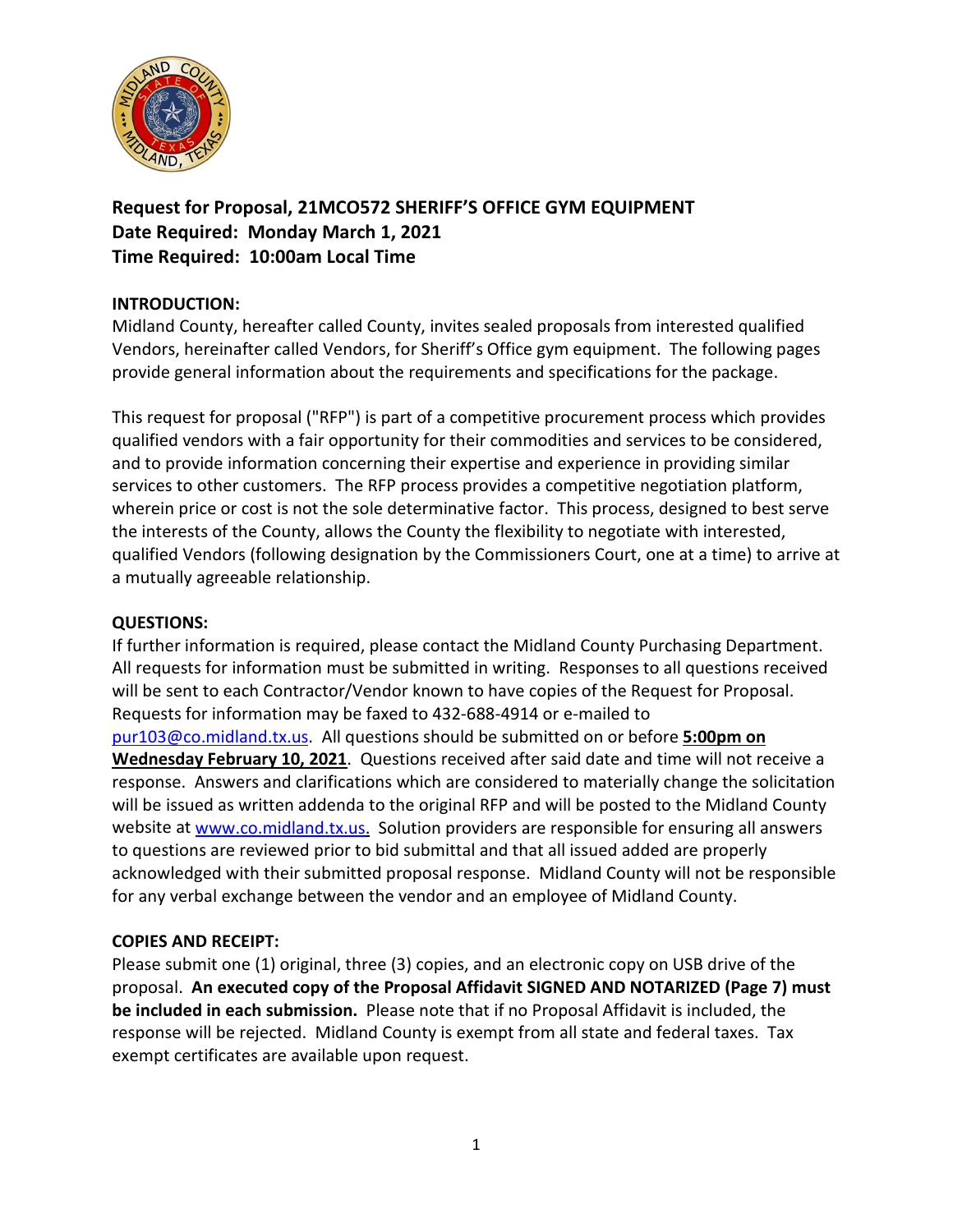All responses should be submitted in a sealed envelope, marked on the outside**,** 

# **21MCO572 SHERIFF'S OFFICE GYM EQUIPMENT**

#### **Company Name**

**\_\_\_\_\_\_\_\_\_\_\_\_\_\_\_\_\_\_\_\_\_\_\_\_**

Responses must be received by **10:00am Local Time on Monday March 1, 2021.** Late proposals will be rejected and returned without being opened. The clock in the Purchasing Agent's office is the official time piece for this submission. If interested, Contractors may use mail or express systems to deliver their proposal to the Purchasing Department; they should ensure that they are tendered to the carrier in plenty of time to reach the Purchasing Department by the time and date required. Facsimile transmitted proposals shall not be accepted.

**SUBMISSION LOCATION:** All bids which are mailed, shipped, delivered, etc. should be addressed as follows:

> **Midland County Purchasing Department** Midland County Courthouse Attention: Kristy Engeldahl, Purchasing Agent 500 N. Loraine Street, Suite 1101 Midland, Texas 79701

### **DOCUMENTATION SUBMISSION:**

The respondent must submit all required documentation. Failure to provide requested information may result in rejection of the proposal.

### **ALTERATION OF PROPOSAL:**

A proposal may be altered, modified or amended by a Vendor at any time, prior to the time and date set forth above as the submission deadline. Alterations, modifications or amendments to a proposal must be made in the offices of the Purchasing Department. Any interlineations, alteration or erasure made on a proposal before the submission deadline must be initialed by the signer of the proposal, guaranteeing authenticity. A proposal may not be altered, modified or amended after the submission deadline.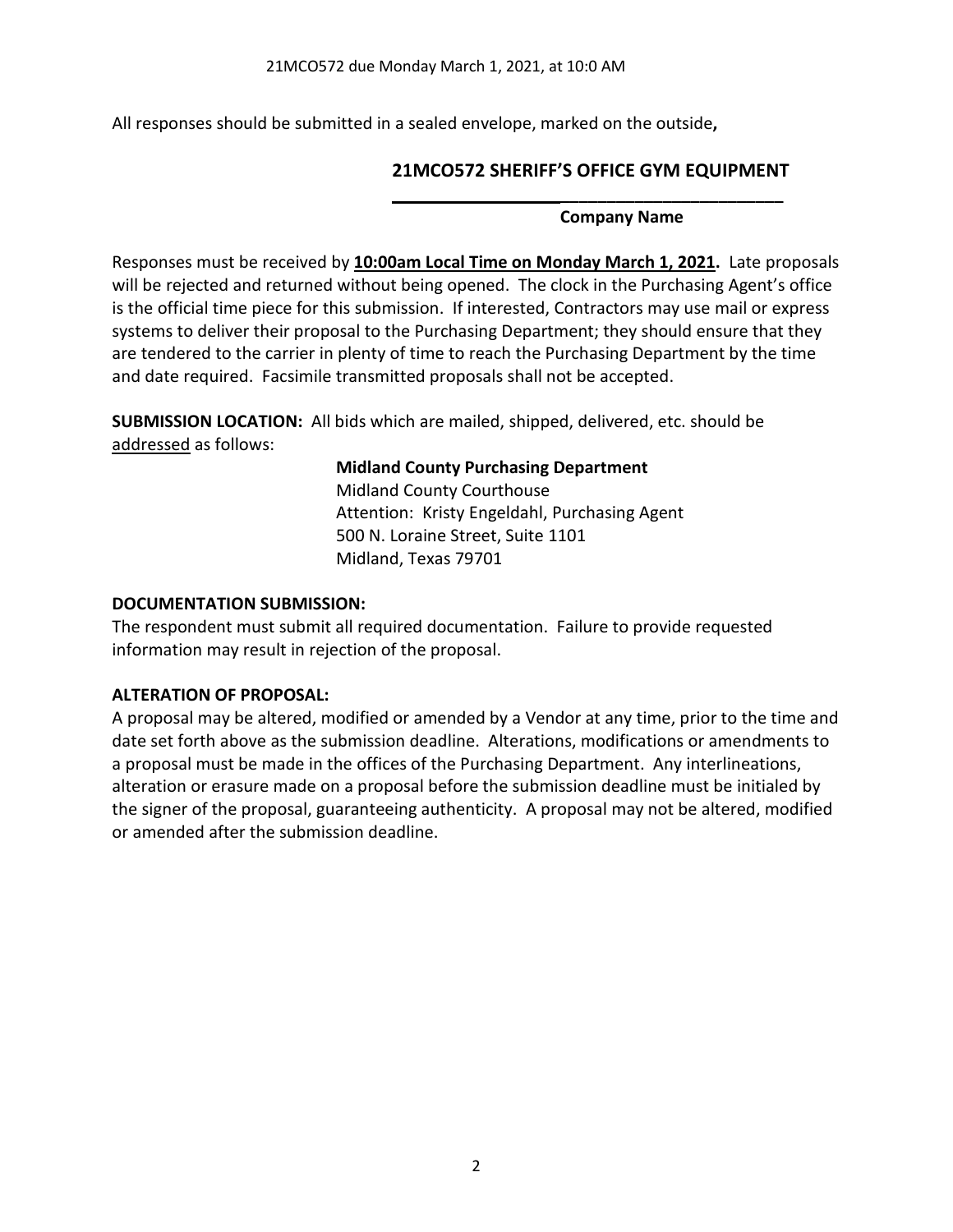### **WITHDRAWAL:**

A proposal may not be withdrawn or canceled by the respondent for a period of sixty (60) days following the date designated for the receipt of proposals, and respondent so agrees upon submittal of their proposal.

#### **CONFLICT OF INTEREST:**

No public official shall have interest in this contract, in accordance with Vernon's Texas Codes annotated Local Government Code Title 5, Subtitle C, Chapter 171. Vendor is required to sign affidavit form included in Proposal documents.

### **SILENCE OF SPECIFICATIONS:**

The apparent silence of these specifications as to any detail of the apparent omission from it of a detailed description concerning any point, shall be regarded as meaning that only the best commercial practices are to prevail. All interpretations of these specifications shall be made on the basis of this statement.

### **CONFIDENTIALITY:**

Contents of the proposals will remain confidential until the contract is awarded. At that time the contents will be made public under the Texas Public Information Act; except for any portion of a proposal which has been clearly marked as a trade secret or proprietary data (the entire proposal may not be so marked). Proposals will be opened, and the name of the firm submitting the proposal read aloud, acknowledged, at **10:05am on Monday March 1, 2021**, in the Purchasing Department Conference Room located in the Midland County Courthouse, Suite 1101. All respondents or other interested parties are invited to attend the opening.

Vendors are hereby notified that the Owner strictly adheres to all statutes, court decisions, and opinions of the Texas Attorney General with respect to disclosure of public information.

### **ADDITIONAL INFORMATION AND DEMONSTRATION, NEGOTIATIONS:**

Prior to award, selected Vendors may be asked to provide further information concerning their proposal, up to and including presentations/demonstrations. The Midland County Commissioners Court reserves the right to reject any and all proposals or waive formalities as deemed in the best interests of Midland County. The County may also enter into discussions and revisions of proposals after submission and before award for the purpose of obtaining the best and final offer, and to accept the proposal deemed most advantageous to Midland County.

This request for proposal (RFP) is part of a competitive procurement process which is designed to best serve the interests of the County in obtaining complicated commodities and/or services. It also provides interested Contractors with a fair opportunity for their goods and services to be considered. The RFP process is designed to be a competitive negotiation platform, where price is not required to be the sole determinative factor. Also, the County has the flexibility to negotiate with interested vendors (one at a time) to arrive at a mutually agreeable relationship. Negotiations will be arranged with vendors in a hierarchal order, starting with the vendor selected as the primary. If a contract cannot be negotiated, negotiations will, formally and in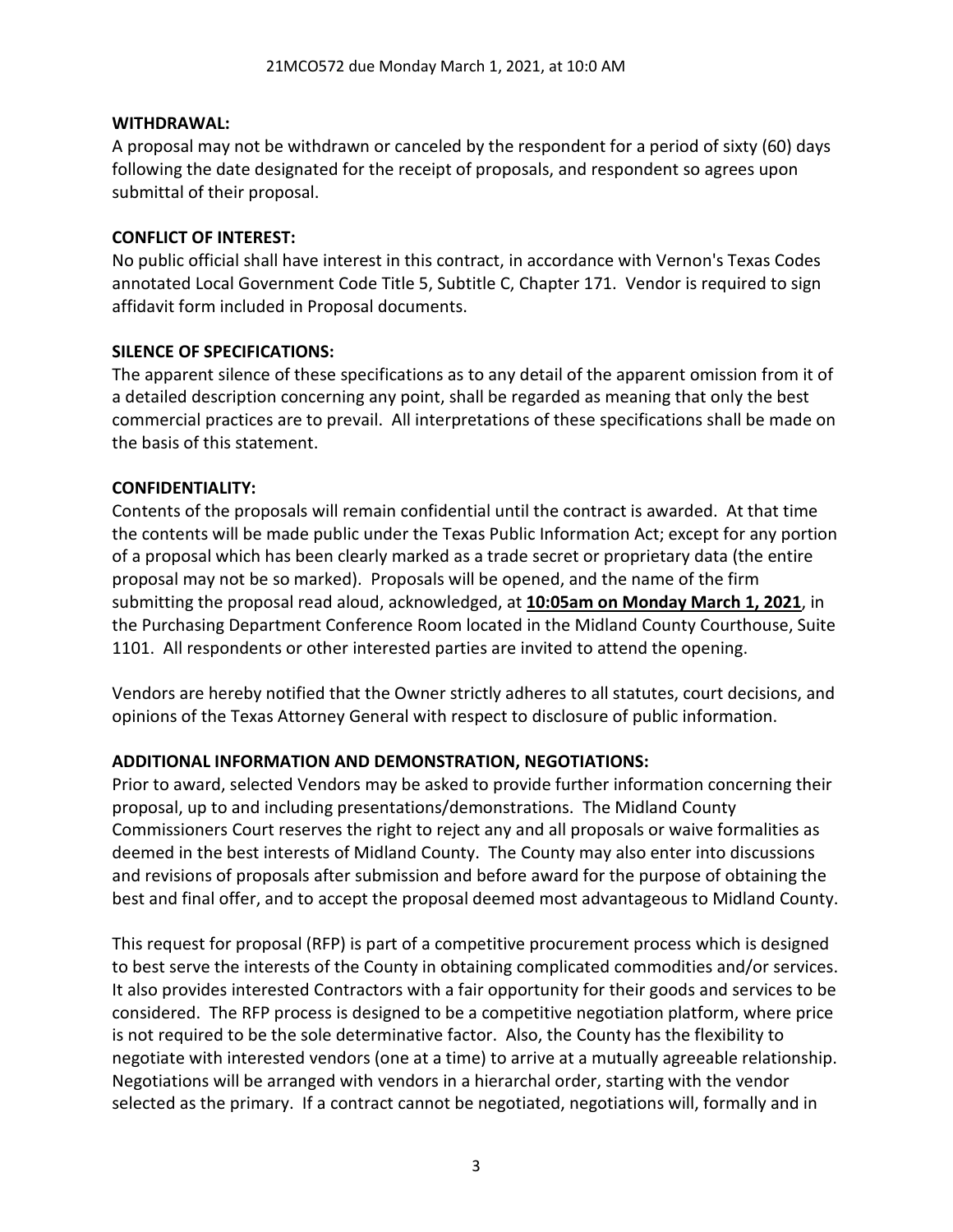writing, end with that Vendor and proceed to move to the second vendor, and so forth until a contract is negotiated.

# **RIGHTS OF THE CONTRACTING AUTHORITY:**

Midland County reserves the right to withdraw this RFP at any time and for any reason. Midland County also has the right to terminate its selection process at any time and to reject all responses, or all proposals. Receipt of the proposal materials by Midland County or submission of a proposal to Midland County confers no rights upon the vendor nor obligates Midland County in any manner.

All costs associated with the preparation or submittal of proposals shall be borne by the vendor, and no cost shall be sustained by Midland County.

# **ORAL COMMITMENT:**

Vendors should clearly understand that any verbal representations made or assumed to be made during any discussions held between representatives of a vendor and any Midland County personnel or official are not binding on Midland County.

# **WAIVER OF CLAIMS:**

Submission of a proposal indicates Vendor's acceptance of the evaluation technique and Vendor's recognition that some subjective judgments must be made by the County during the determination of qualification.

# **SELECTION CRITERIA:**

Price is a primary consideration; however, it is not the only consideration to be used in the selection. The product and/or service to be provided is also of major importance. Midland County will require that the successful vendor provide a representative for all County related business, including fitting, warranty, and billing of said product and/or service.

# **ORDINANCES AND PERMITS:**

The Contractor/Vendor agrees, during the performance of the work, to comply with all applicable Federal, State, or local codes, ordinances, and laws.

# **INVOICES:**

Invoices are to be mailed to P.O. Box 421, Midland, Texas 79702 and should cite the applicable Purchase Order Number. Any and all notices or other communications required or permitted by any contract awarded as a result of this RFP shall be served on or given to Midland County, in writing, by personal delivery to the Purchasing Agent of Midland County, Texas, or by deposit with the United States Mail, postage prepaid, registered or certified mail, return receipt requested, addressed to the Midland County Purchasing Agent 500 N. Loraine Suite 1101 Midland, TX 79701, or at such other address as may have been specified by written notice to Vendor.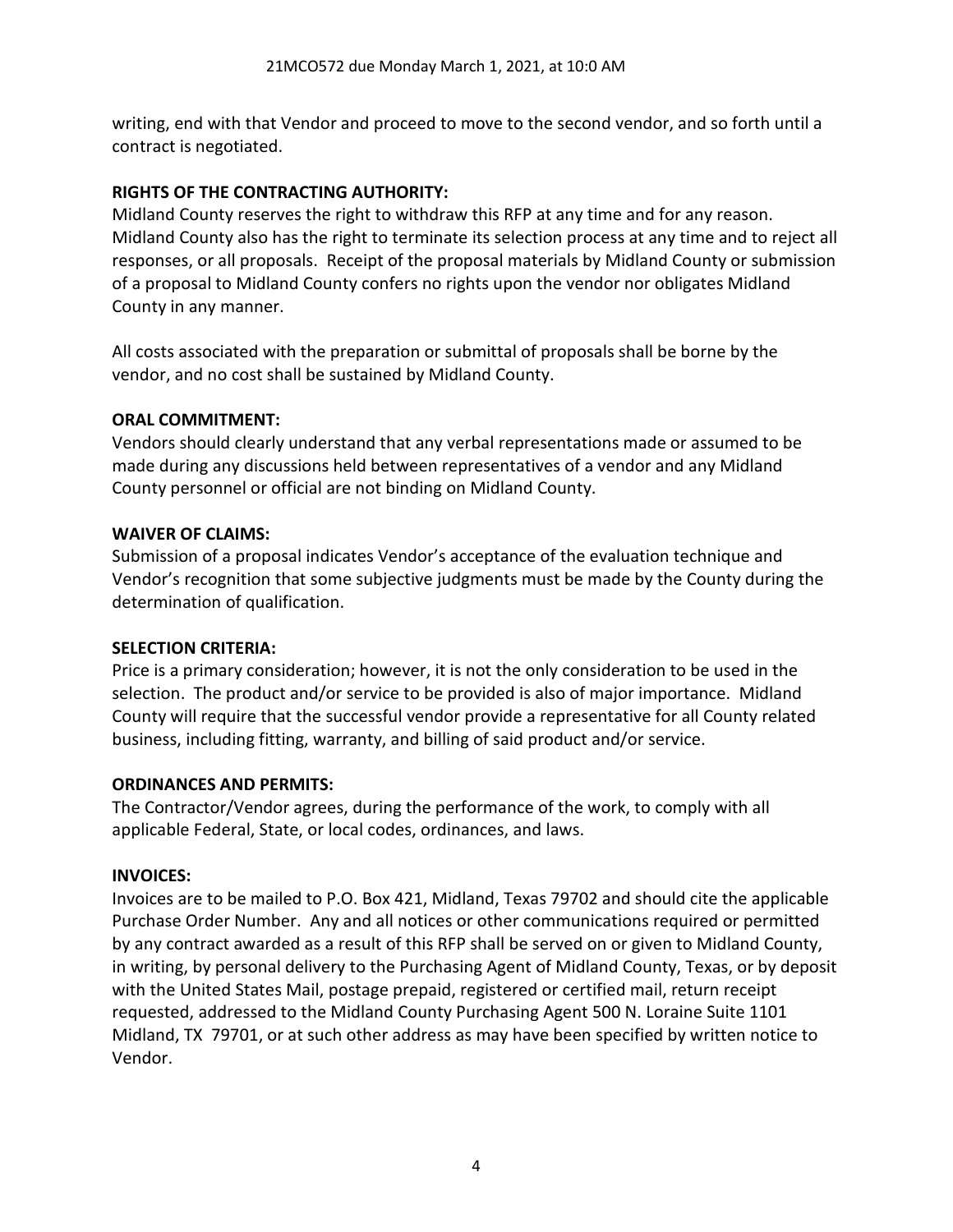### **INSURANCE:**

The awarded Vendor will maintain such insurance that will protect the Vendor and the County from claims under the Workers' Compensation Acts, and any amendments thereof, and from any other claims for damages from personal injury, including death, which may arise from operations under this agreement, whether such operations be by themselves or by any subcontractor, or anyone directly or indirectly employed by either of them. Current certificates of insurance shall be furnished to Midland County and shall show all applicable coverage(s). Any subcontractor must adhere to the same requirements listed above and below (with the exception of the pollution liability, if required).

### **Other insurance requirements are:**

-General Liability (including completed operations) with a \$1,000,000 per occurrence limit and \$2,000,000 general aggregate.

Midland County will require the selected Vendor to name Midland County as an additional insured for both the general liability and auto liability. A waiver of subrogation in favor of the County is required for the workers compensation. If the additional insured status or waiver of subrogation is not on a blanket basis, please send a copy of the actual endorsements prior to commencement of any work. All insurance must be placed through an insurance carrier licensed to operate in Texas and have an AM Best Rating greater than A-VI.

### **INDEMNIFICATION:**

The Vendor shall defend, indemnify and save whole and harmless the County and all its officers, agents and employees from and against any and all demands, claims, suits, or causes of action of any character, name, kind or description brought for, or on account of, arising out of or in connection with the Vendor's performance or non-performance of any obligation of Vendor or any negligent act, misconduct or omission of the Vendor in the performance of its contractual obligations. The Vendor shall defend, indemnify, save, and hold harmless the County and its officers, agents, representatives and employees from and against any and all demands, claims, suits, or causes of action of any character, name, kind or description brought for, on account of, arising out of or in connection with Vendor's product or service.

# **STATUS OF INDEPENDENT CONTRACTOR:**

Vendor shall be considered an independent contractor, for all purposes. Vendor will not at any time, directly or indirectly, act as an agent, servant, representative or employee of the County. Vendor will not take any action which is intended to create any commitments, duties, liabilities or obligations on behalf of the County, without prior written consent of the County.

# **PARTIAL INVALIDITY:**

In the event any one or more of the provisions contained in this RFP or any contract resulting therefore, for any reason, be held to be invalid, illegal or unenforceable in any respect, such invalidity, illegality or unenforceability shall not affect any other provision of this RFP or any contract resulting therefore and this RFP or the contract resulting therefore shall be construed as if such invalid, illegal or unenforceable provision had never been contained herein.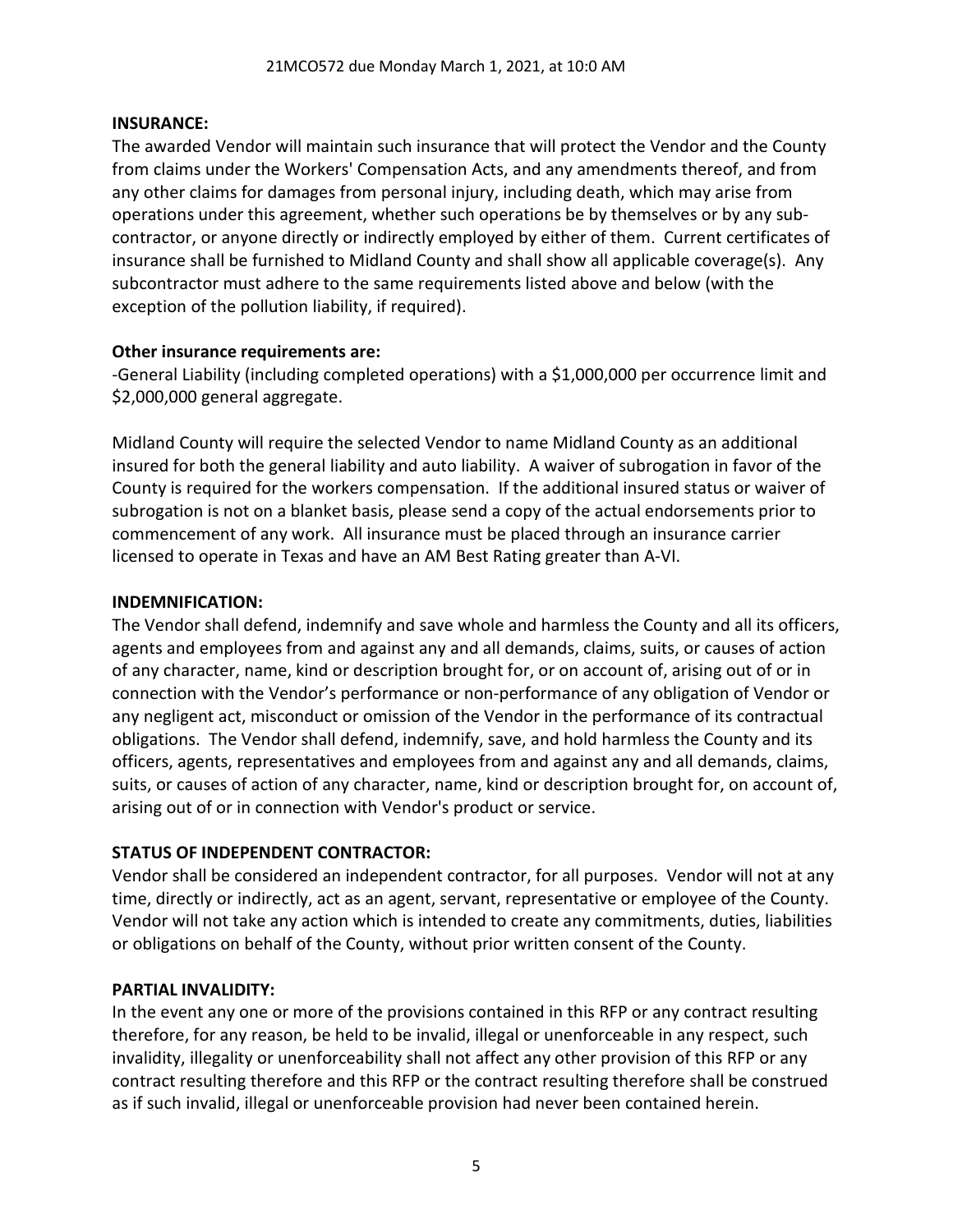### **CONTRACT TERMINATION:**

Non-performance of the Vendor/Contractor in terms of specifications or noncompliance with terms of this contract shall be basis for termination of the contract by the County. Termination in whole or in part, by the County may be made at its option and without prejudice to any other remedy to which it may be entitled at law or in equity, or elsewhere under this contract, by giving (60) sixty days written notice to the Contractor/Vendor with the understanding that all work being performed under this contract shall cease upon the date specified in such notice. The County shall not pay for work, equipment, services or supplies which are unsatisfactory. Contractor/Vendor may be given reasonable opportunity prior to termination to correct any deficiency. This, however, shall in no way be construed as negating the basis for termination for non-performance. The right to terminate the notice thereof is controlled by these proposal specifications and is not subject to being altered by contract.

### **LAW GOVERNING:**

The parties under contract shall be subject to all Federal laws and regulations, and all rules and regulations of the State of Texas. The laws of the State of Texas shall govern the interpretation and application of the contract; regardless of where any disagreement over its terms should arise or any case of action arise. Vendor agrees to follow all local, state and federal laws.

### **REMEDIES:**

The successful vendor and Midland County agree that both parties have all rights, duties, and remedies available as stated in the Uniform Commercial Code.

### **VENUE:**

It is hereby agreed that the contract will be made in Midland, Midland County, Texas, and any dispute arising as a result of it shall be governed by the laws of the State of Texas for the purpose of any law suit, and the parties agree that such lawsuit shall be brought in Midland County, Texas.

### **FUNDING CONTINGENCY:**

Any contract awarded pursuant to this RFP shall be contingent on sufficient funding and authority being made available in each fiscal period by the appropriate officials of Midland County. If sufficient funding or authority is not made available, the contract shall become null and void.

### **ASSIGNMENT:**

The Contractor shall not sell, assign transfer or convey this contract in whole or in part, without the prior written consent of the County.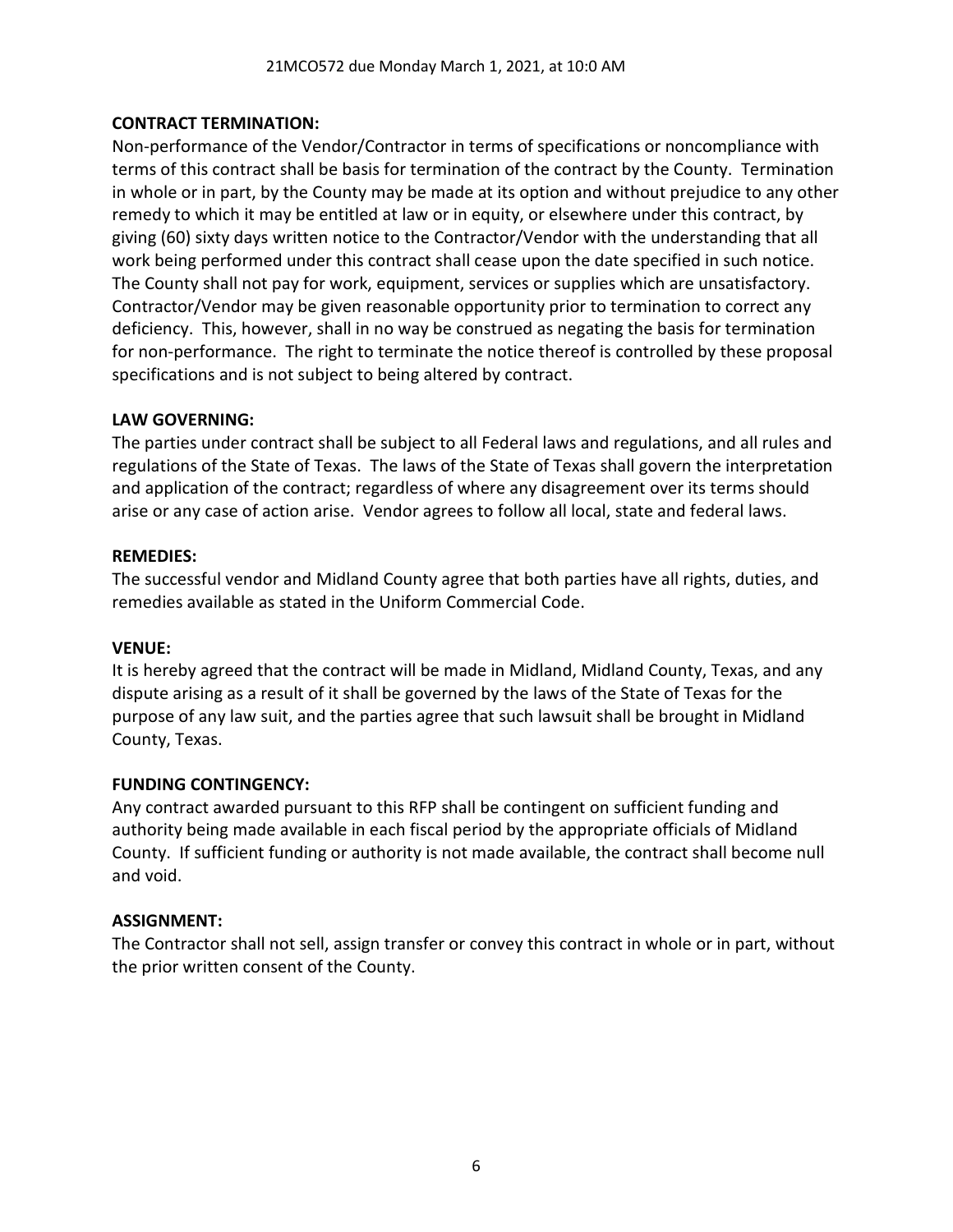# **REQUIRED FORM COMPANY AFFIDAVIT**

The affiant, The affiant, The affiant,  $\frac{1}{2}$  states with respect to this submission to County:

I (we) hereby certify that if the contract is awarded to our firm that no member or members of the governing body, elected official or officials, employee or employees of said County, or any person representing or purporting to represent the County, or any family member including spouse, parents, or children of said group, has received or has been promised, directly or indirectly, any financial benefit, by way of fee, commission, finder's fee or any other financial benefit on account of the act of awarding and/or executing a contract.

I hereby certify that I have full authority to bind the company and that I have personally reviewed the information contained in the RFP and this submission, and all attachments and appendices, and do hereby attest to the accuracy of all information contained in this submission, including all attachments and exhibits.

I acknowledge that any misrepresentation will result in immediate disqualification from any consideration in the submission process.

I further recognize that County reserves the right to make its award for any reason considered advantageous to the County. The company selected may be without respect to price or other factors.

|                                                                               | Phone _______________________ |  |
|-------------------------------------------------------------------------------|-------------------------------|--|
|                                                                               |                               |  |
| Type of business organization (corporation, LLC, partnership, proprietorship) |                               |  |
|                                                                               |                               |  |
|                                                                               |                               |  |
|                                                                               |                               |  |

Notary Seal Below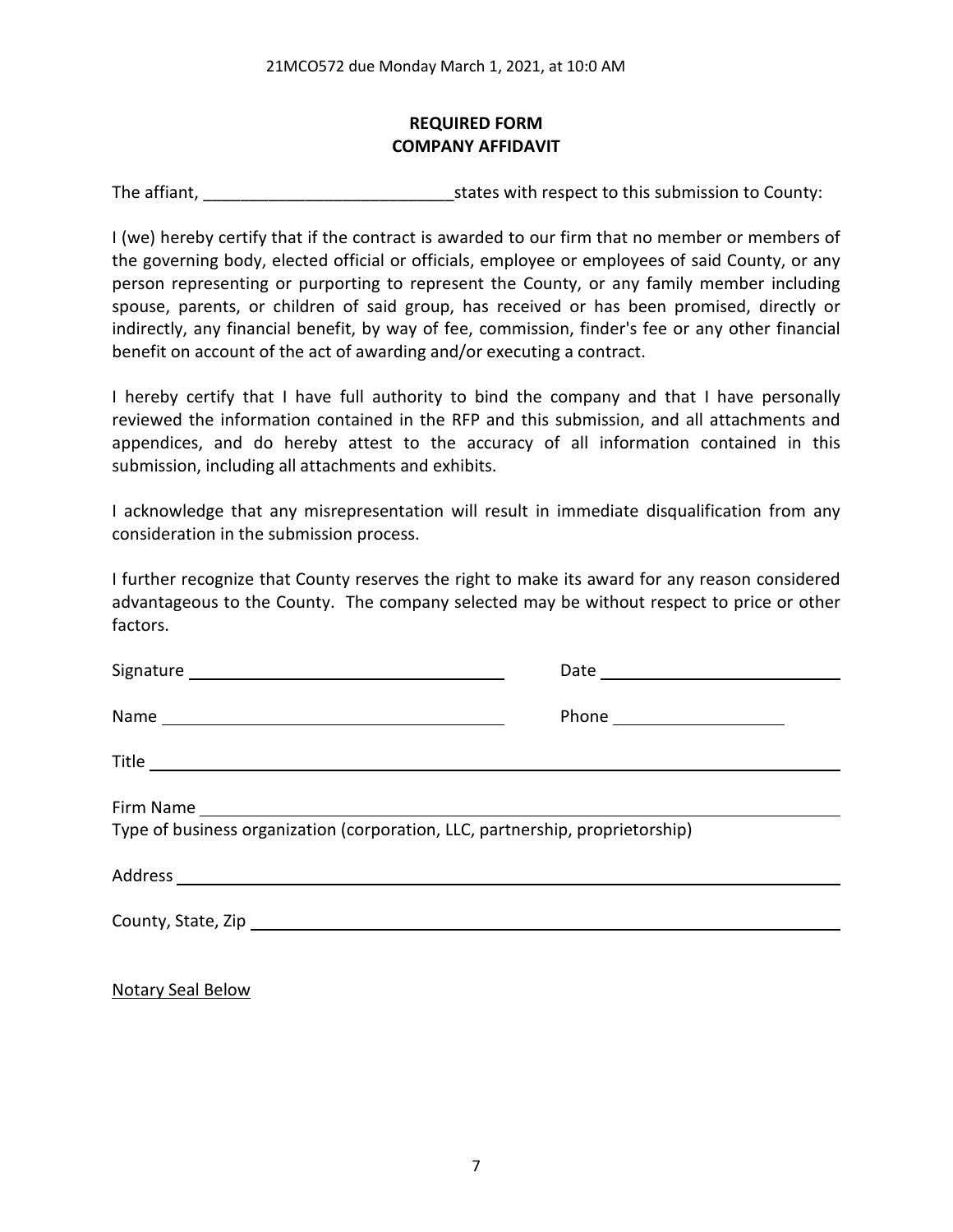### **SPECIFICATION**

### **PURPOSE:**

Midland County Sheriff's Office will be purchasing new gym equipment to be installed in the gym at the Sheriff's Office Detention Building located at 115 W. Industrial Ave. Midland, TX 79701. There are pieces of old/broken gym equipment that will need to be removed and relocated. Some items included in the list of equipment below may not be purchased at Midland County's discretion. Removal of old equipment will be relocated to the Midland County Exhibit Building (Surplus Building) at 2445 E. Hwy 80 Midland, TX 79701.

# **SUBCONTRACTOR AND/OR SUPPLIER IDENTIFICATION:**

Should the Bidder subcontract any work, the Bidder shall indicate below the name of each subcontractor and/or supplier the bidder will use in the performance of the contract. The Bidder shall specify the work to be performed by the subcontractor or the materials to be provided by the supplier. Any changes in subcontractor and/or supplier listed below shall require prior approval by the Purchasing Office.

# **SPECIFICATIONS:**

See pages 10-22 for a list of all equipment requested, removal of old equipment and preventative maintenance. Midland County may not purchase every item listed.

### **CONTRACT TERM:**

This contract will last for 12 months and renew annually, unless either Midland County or Vendor provides a 60-day notice to cancel or not renew.

# **REFERENCES:**

Please provide at least 3 references, preferably any local/state government clients that the vendor has provided a similar type of product/service as requested in this RFP.

# **EVALUATION PROCESS:**

The County will award to the bidder that submits a bid which represents the "best value" to the County. The best value shall not be based solely upon price, but the bid which receives the highest cumulative score for each of the evaluation factors delineated herein.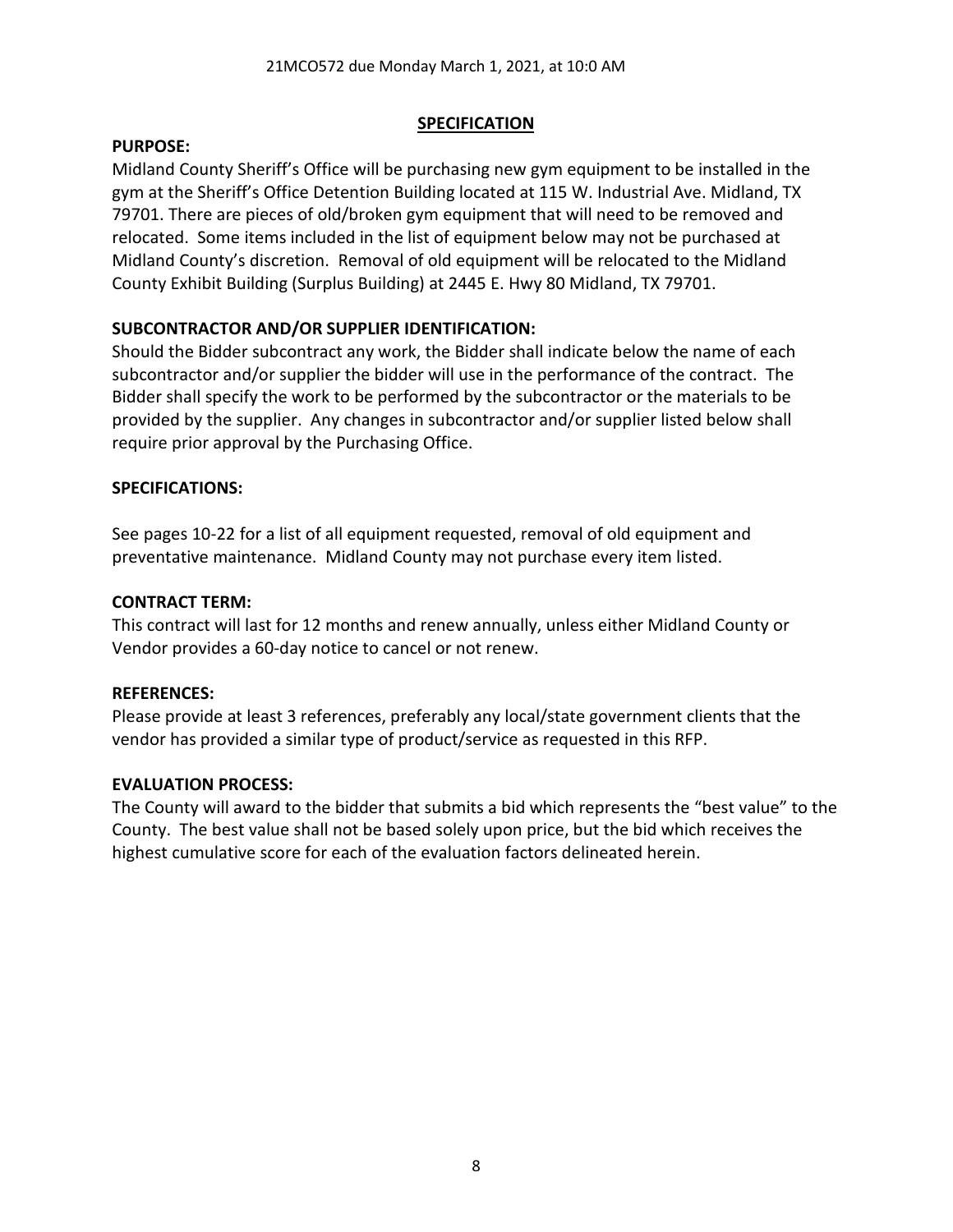### **CRITERIA:**

Introduction (Executive Summary): 1 page maximum

Tab 1 Previous Related Experience: (10 points, maximum)

- Indicate experience with publicly funded entities of same approximate size. Be sure to indicate any previous experience with Midland County.
- Indicate any contracts terminated due to breach of contract by Vendor.

Tab 2 Identity and Location of Vendor: (40 points, maximum)

• Indicate the exact legal name of Vendor, its corporate location, any local/regional offices near Midland County, shipping warehouse location, length of time in business.

Tab3 References: (Include name, address, and phone number of contact person): (10 points, maximum)

• Indicate (3 minimum) references who can attest to the Vendor's ability to provide these goods/services.

Tab 5 Cost: (40 points, maximum)

• Indicate the Vendor's proposed costs by completing and returning PAGES 10 - 22.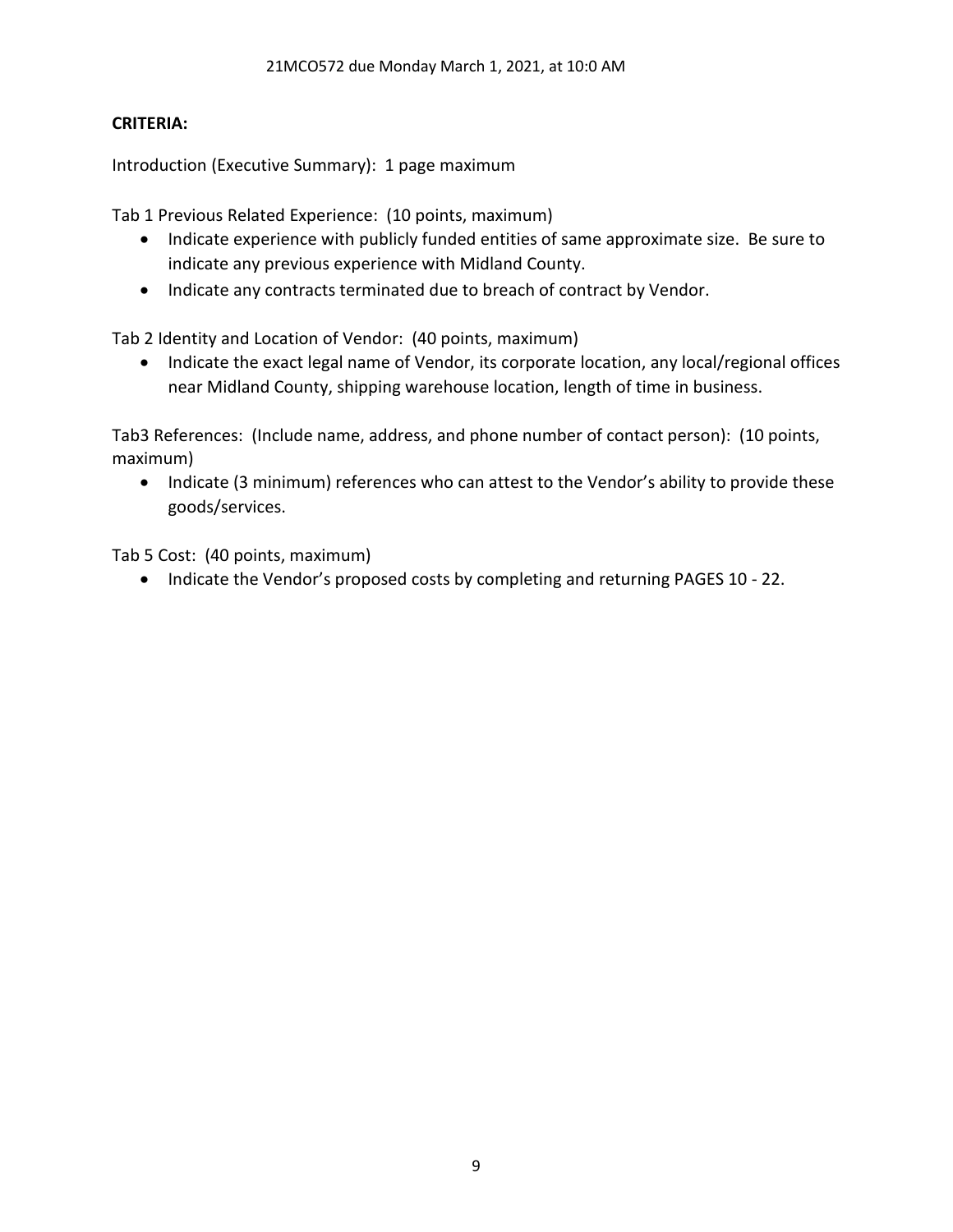# **ATTACHMENT A**

| Item           | <b>Description</b>                                                                                                                                                                                        | Qty | Rate | <b>Total</b> |
|----------------|-----------------------------------------------------------------------------------------------------------------------------------------------------------------------------------------------------------|-----|------|--------------|
| Hoist RPL-5101 | <b>Hoist Seated Dip</b>                                                                                                                                                                                   |     |      |              |
|                | Functional movement for triceps muscles                                                                                                                                                                   |     |      |              |
|                | Adjustable exercise handles provide proper<br>positioning & reduce excessive shoulder stress<br>& instability                                                                                             | 1   |      |              |
|                | Starts the body in a slight forward lean, then<br>rocks rearward to a stable exercise position                                                                                                            |     |      |              |
|                | Naturally mimic the exercise motion of a bar dip                                                                                                                                                          |     |      |              |
|                | Ratcheting seat adjustment                                                                                                                                                                                |     |      |              |
| Hoist RPL-5102 | <b>Hoist Bicep Curl</b>                                                                                                                                                                                   |     |      |              |
|                | Exercise arms move independently for<br>alternating curls                                                                                                                                                 |     |      |              |
|                | Self-aligning exercise arms automatically adjusts<br>to the user                                                                                                                                          |     |      |              |
|                | Contoured handles provide multiple grip<br>positions                                                                                                                                                      | 1   |      |              |
|                | Rocking movement provides a greater range of<br>exercise motion                                                                                                                                           |     |      |              |
|                | Labeled pivot alignment points                                                                                                                                                                            |     |      |              |
|                | Ratcheting seat adjustment                                                                                                                                                                                |     |      |              |
| Hoist RPL-5303 | <b>Hoist Incline Press</b>                                                                                                                                                                                |     |      |              |
|                | Contoured press arm handles provide multiple<br>grip positions                                                                                                                                            |     |      |              |
|                | Starts with the exercise handles positioned at<br>chest level, then rocks rearward to align the<br>handles with the chin mimicking the natural<br>angular or arched movement of an incline<br>bench press |     |      |              |
|                | Designed to reduce the stresses                                                                                                                                                                           | 1   |      |              |
|                | Placed upon the anterior shoulder capsule<br>associated with horizontal extension and<br>internal rotation of the arm                                                                                     |     |      |              |
|                | Synchronized converging exercise motion<br>replicates dumbbell presses                                                                                                                                    |     |      |              |
|                | Counter-balanced exercise arm                                                                                                                                                                             |     |      |              |
|                | Ratcheting seat adjustment                                                                                                                                                                                |     |      |              |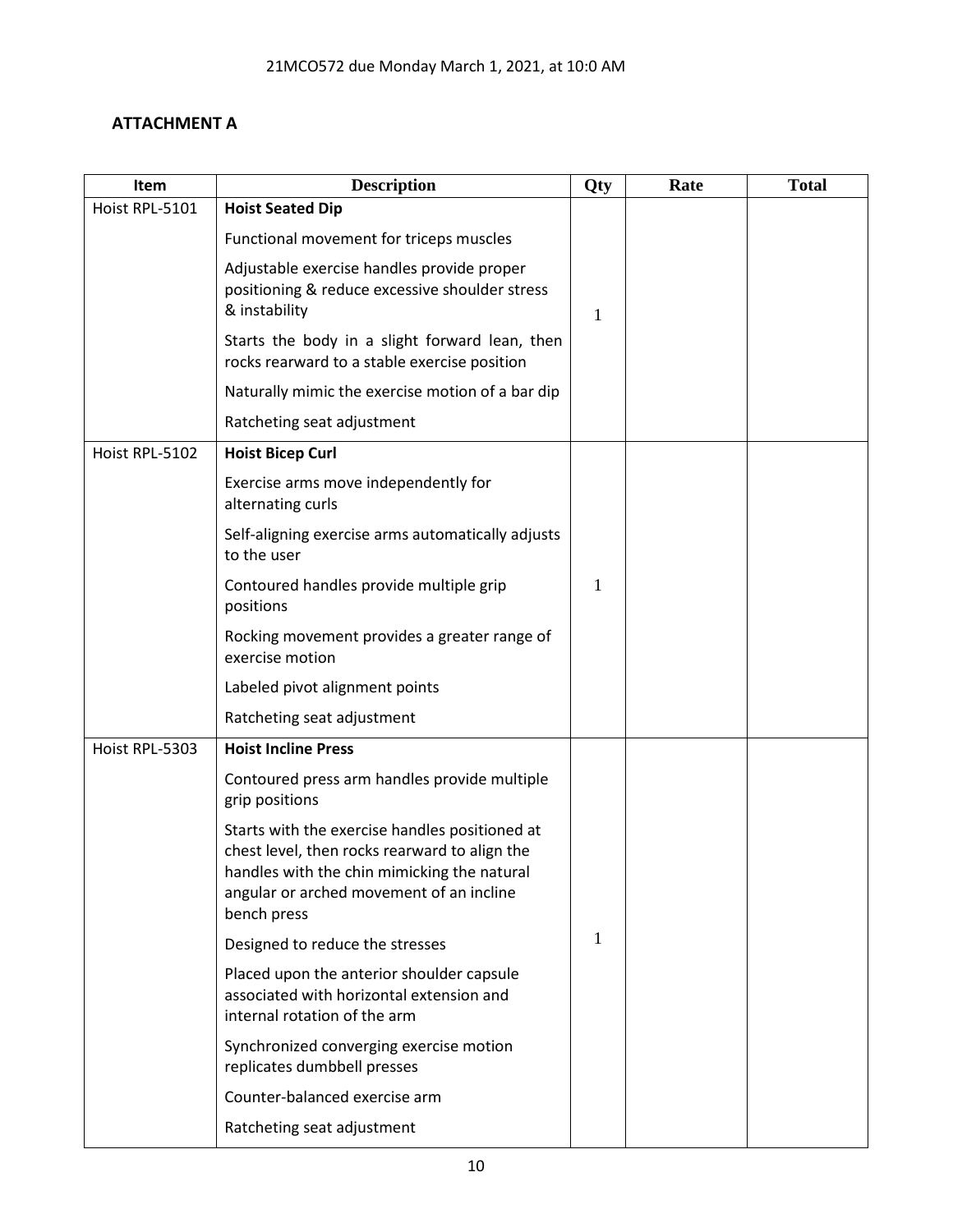| Item           | <b>Description</b>                                                                                                                                                                                        | Qty          | Rate | <b>Total</b> |
|----------------|-----------------------------------------------------------------------------------------------------------------------------------------------------------------------------------------------------------|--------------|------|--------------|
| Hoist RPL-5301 | <b>Hoist Chest Press</b>                                                                                                                                                                                  |              |      |              |
|                | Contoured press arm handles provide multiple<br>grip positions                                                                                                                                            |              |      |              |
|                | Starts with the exercise handles positioned at<br>chest level, then rocks rearward to align the<br>handles with the chin mimicking the natural<br>angular or arched movement of a bench press             |              |      |              |
|                | Designed to reduce the stresses placed upon<br>the anterior shoulder capsule associated with<br>horizontal extension and internal rotation of the<br>arm                                                  | $\mathbf{1}$ |      |              |
|                | Synchronized converging exercise motion<br>replicates dumbbell presses                                                                                                                                    |              |      |              |
|                | Counter-balanced exercise arm                                                                                                                                                                             |              |      |              |
|                | Ratcheting seat adjustment                                                                                                                                                                                |              |      |              |
| Hoist RPL-5305 | <b>Hoist Decline Chest Press</b>                                                                                                                                                                          |              |      |              |
|                | Contoured press arm handles provide multiple<br>grip positions                                                                                                                                            |              |      |              |
|                | Starts with the exercise handles positioned at<br>chest level, then rocks rearward to align the<br>handles with the chin mimicking the natural<br>angular or arched movement of a declined<br>bench press |              |      |              |
|                | Designed to reduce the stresses                                                                                                                                                                           |              |      |              |
|                | placed upon the anterior shoulder capsule<br>associated with horizontal extension and<br>internal rotation of the arm                                                                                     | 1            |      |              |
|                | Synchronized converging exercise motion<br>replicates dumbbell presses                                                                                                                                    |              |      |              |
|                | Ratcheting seat adjustment                                                                                                                                                                                |              |      |              |
|                |                                                                                                                                                                                                           |              |      |              |
|                |                                                                                                                                                                                                           |              |      |              |
|                |                                                                                                                                                                                                           |              |      |              |
|                |                                                                                                                                                                                                           |              |      |              |
|                |                                                                                                                                                                                                           |              |      |              |
|                |                                                                                                                                                                                                           |              |      |              |
|                |                                                                                                                                                                                                           |              |      |              |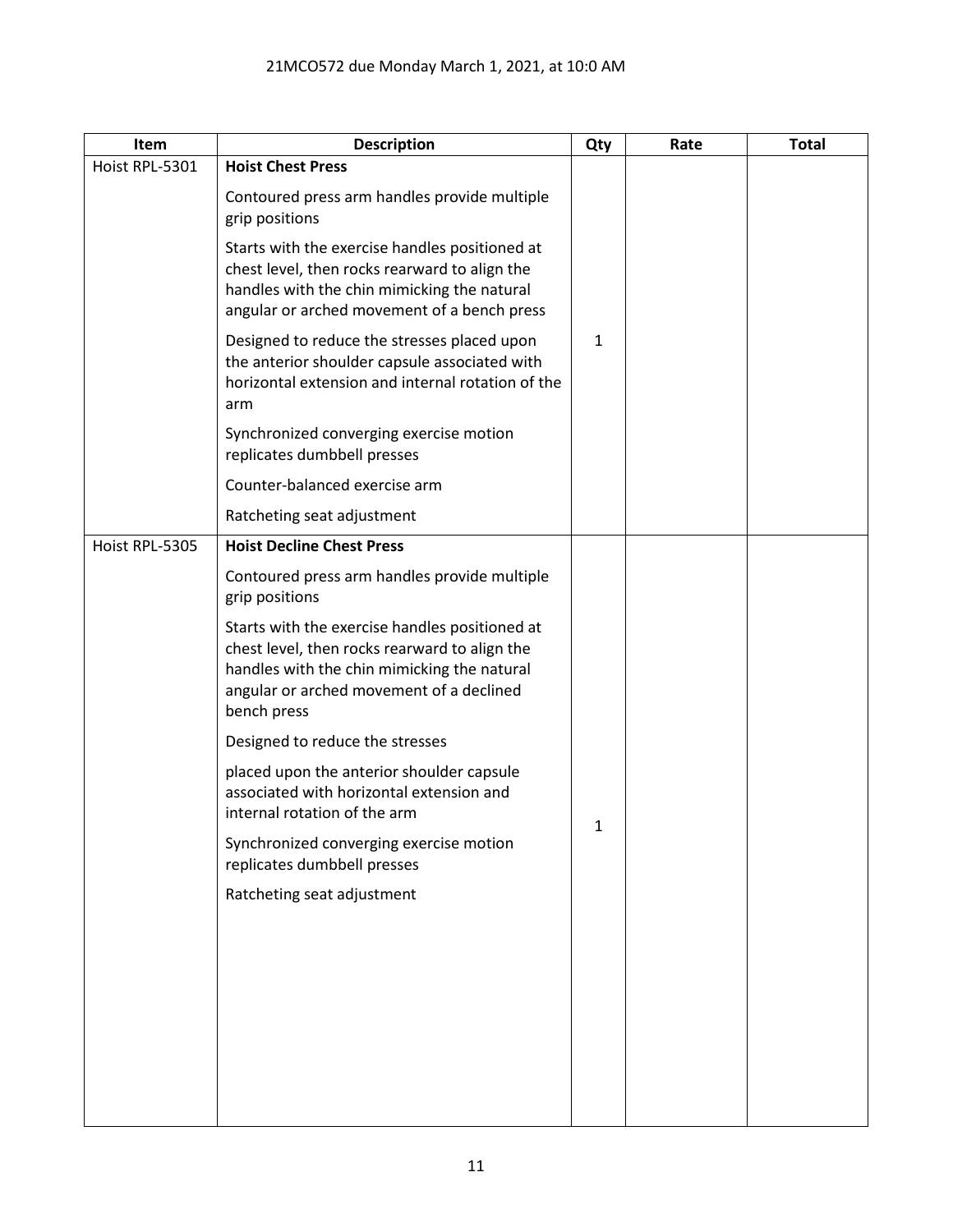| Item           | <b>Description</b>                                                                                                                     | Qty          | Rate | <b>Total</b> |
|----------------|----------------------------------------------------------------------------------------------------------------------------------------|--------------|------|--------------|
| Hoist RPL-5356 | <b>Hoist Hack Squat/Dead Lift</b>                                                                                                      |              |      |              |
|                | <b>3 Exercise Variations in One Machine</b>                                                                                            |              |      |              |
|                | Oversized foot plate allows for multiple foot<br>positions to ensure correct biomechanics during<br>exercises                          |              |      |              |
|                | Self-aligning hand grips adjust to accommodate<br>varying shoulder widths while providing proper<br>positioning                        | $\mathbf{1}$ |      |              |
|                | Counterbalanced to reduce starting weight                                                                                              |              |      |              |
|                | Seat provides provided proper alignment and<br>support at the beginning and end of exercise<br>and drops away during exercise movement |              |      |              |
| Hoist RPL-5363 | <b>Hoist Seated Calf Raise</b>                                                                                                         |              |      |              |
|                | Mar resistant nickel-plated weight peg                                                                                                 |              |      |              |
|                | Lock-out automatically releases at the start of<br>the exercise                                                                        | $\mathbf{1}$ |      |              |
|                | Adjustable thigh pad to accommodate varying<br>leg lengths                                                                             |              |      |              |
|                | Thigh pad automatically self-aligns to the user<br>during exercise                                                                     |              |      |              |
| Hoist RPL-5403 | <b>Hoist Dual Action Leg Press</b>                                                                                                     |              |      |              |
|                | Rox Technology creates a dual action exercise<br>movement that                                                                         |              |      |              |
|                | moves the user support and foot                                                                                                        |              |      |              |
|                | plate simultaneously                                                                                                                   |              |      |              |
|                | Head and shoulder support adjusts to<br>accommodate varying body sizes                                                                 |              |      |              |
|                | Easy to access lockout mechanism,<br>automatically disengages at the start of the<br>exercise                                          | 1            |      |              |
|                | Oversized foot plate provides multiple foot<br>placements for both leg press and calf exercises                                        |              |      |              |
|                |                                                                                                                                        |              |      |              |
|                |                                                                                                                                        |              |      |              |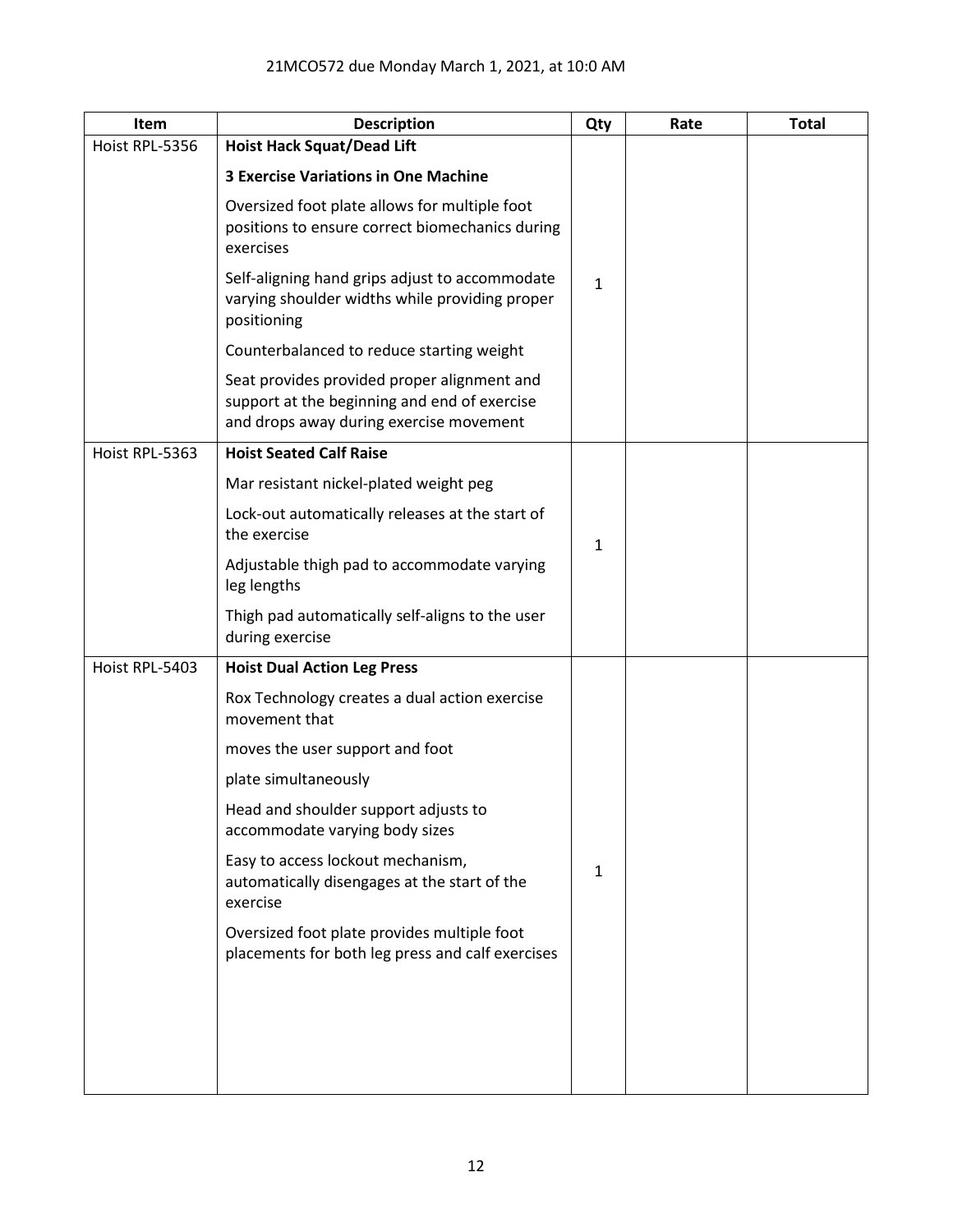| Item           | <b>Description</b>                                                                                                                                                                     | Qty          | Rate | <b>Total</b> |
|----------------|----------------------------------------------------------------------------------------------------------------------------------------------------------------------------------------|--------------|------|--------------|
| Hoist RPL-5501 | <b>Hoist Shoulder Press</b>                                                                                                                                                            |              |      |              |
|                | Starts the exercise handles positioned in front of<br>the body, then rocks rearward positioning the<br>handles over head to mimic the natural<br>movement of a dumbbell shoulder press |              |      |              |
|                | Rocking movement aligns the user's arm with<br>the midline of their torso to decrease external<br>rotation of the arm and shoulder and reduce<br>lower back arching                    | $\mathbf{1}$ |      |              |
|                | Synchronized converging exercise motion<br>replicates dumbbell presses                                                                                                                 |              |      |              |
|                | Counter-balanced exercise arm                                                                                                                                                          |              |      |              |
|                | Ratcheting seat adjustment                                                                                                                                                             |              |      |              |
|                | Contoured press arm handles provide multiples<br>grip positions                                                                                                                        |              |      |              |
| Hoist CMJ-6600 | Hoist 6 Station Single Pod with Stand Alone<br><b>Hilo Pulley</b>                                                                                                                      |              |      |              |
|                | Unique one-handed Hi-Lo Station adjuster                                                                                                                                               |              |      |              |
|                | Angled seat for proper alignment and low step<br>height for easy entry and exit on Low Row<br>Station                                                                                  |              |      |              |
|                | Integrated rock-climbing holds bring an exciting<br>exercise variation                                                                                                                 |              |      |              |
|                | Includes the following stations:                                                                                                                                                       |              |      |              |
|                | <b>CMJ-6101 Triceps Extension</b>                                                                                                                                                      |              |      |              |
|                | CMJ-6175 Hi-Lo Pulley                                                                                                                                                                  | 1            |      |              |
|                | CMJ-6201 Lat Pulldown                                                                                                                                                                  |              |      |              |
|                | CMJ-6203 Low Row                                                                                                                                                                       |              |      |              |
|                | CMS-6175 Stand Alone Hi-Lo Pulley                                                                                                                                                      |              |      |              |
|                | CMJ-OPT-01 Cross Pull Up Station                                                                                                                                                       |              |      |              |
|                | <b>CMJ-CAGE Base Cage</b>                                                                                                                                                              |              |      |              |
|                |                                                                                                                                                                                        |              |      |              |
|                |                                                                                                                                                                                        |              |      |              |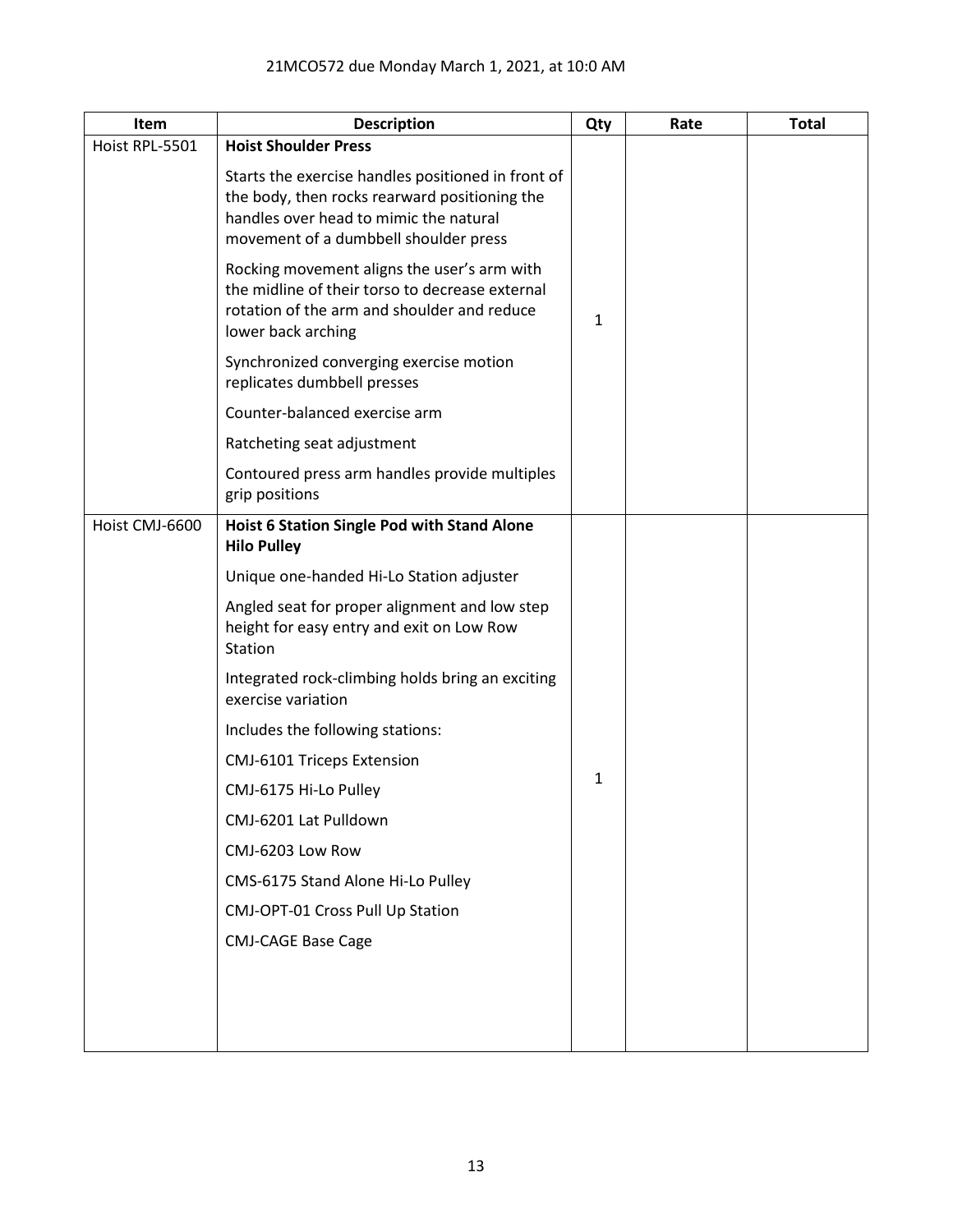| Item          | <b>Description</b>                                                                                                                                                           | Qty            | Rate | <b>Total</b> |
|---------------|------------------------------------------------------------------------------------------------------------------------------------------------------------------------------|----------------|------|--------------|
| Hoist CF-3444 | <b>Hoist 4-Sided Olympic Plate Tree</b>                                                                                                                                      |                |      |              |
|               | Incorporates 12 impact-resistant plastic covered<br>weight pegs for easy storage                                                                                             |                |      |              |
|               | Optional Olympic Bar Holders CF-OPT-02<br>available (Maximum two per unit - sold<br>separately)                                                                              | $\overline{2}$ |      |              |
|               | Maximum weight storage capacity 1,500lbs                                                                                                                                     |                |      |              |
| Hoist CF-3753 | <b>Hoist 7 Degree Smith</b>                                                                                                                                                  |                |      |              |
|               | 7" angle on linear exercise movement                                                                                                                                         |                |      |              |
|               | EZ-LOC LATCHING MECHANISMTM<br>automatically locks and unlocks weight bar and<br>safety stops                                                                                |                |      |              |
|               | Easy one-handed adjustable safety stops                                                                                                                                      |                |      |              |
|               | Polyurethane covered weight racks to protect<br>frame and reduce noise                                                                                                       | $\mathbf{1}$   |      |              |
|               | Incorporates ten weight plate holders for easy<br>storage                                                                                                                    |                |      |              |
|               | Starting weight of Olympic Bar: 25lbs                                                                                                                                        |                |      |              |
|               | Maximum weight storage capacity: 1,350lbs                                                                                                                                    |                |      |              |
|               | Maximum exercise weight capacity: 540lbs                                                                                                                                     |                |      |              |
| Troy GO-002R  | Troy 2.5lb Premium Grade Inter-Locking<br><b>Rubber Plate</b>                                                                                                                |                |      |              |
|               | Odorless virgin rubber surface protects floor<br>and equipment while the interlocking feature<br>allows one to lift, lock and load more plates<br>onto the bars and machines | $\overline{2}$ |      |              |
| Troy GO-005   | Troy 5lb Premium Grade Rubber Inter-Locking<br><b>Plate</b>                                                                                                                  |                |      |              |
|               | Odorless virgin rubber surface protects floor<br>and equipment while the interlocking feature<br>allows one to lift, lock and load more plates<br>onto the bars and machines | 16             |      |              |
| Troy GO-010R  | Troy 10lb Premium Grade Rubber Inter-Locking                                                                                                                                 |                |      |              |
|               | <b>Plate</b><br>Odorless virgin rubber surface protects floor                                                                                                                |                |      |              |
|               | and equipment while the interlocking feature<br>allows one to lift, lock and load more plates<br>onto the bars and machines                                                  | 16             |      |              |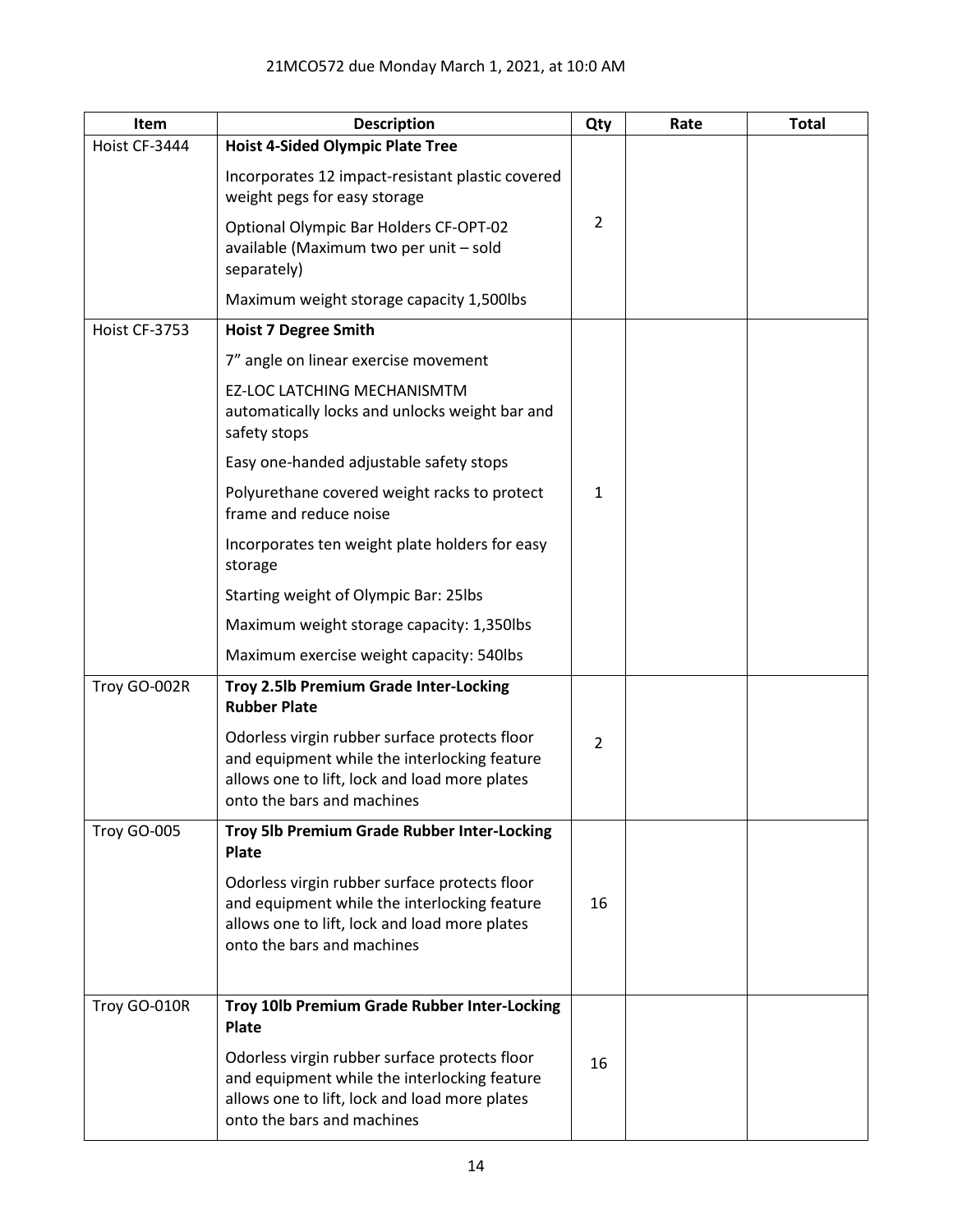| Item         | <b>Description</b>                                                                                                                                                           | Qty            | Rate | <b>Total</b> |
|--------------|------------------------------------------------------------------------------------------------------------------------------------------------------------------------------|----------------|------|--------------|
| Troy GO-025R | Troy 25lb Premium Grade Rubber Inter-Locking<br><b>Grip Plate</b>                                                                                                            |                |      |              |
|              | Odorless virgin rubber surface protects floor<br>and equipment while the interlocking feature<br>allows one to lift, lock and load more plates<br>onto the bars and machines | 26             |      |              |
| Troy GO-035R | Troy 35lb Premium Grade Rubber Inter-Locking<br><b>Grip Plate</b>                                                                                                            |                |      |              |
|              | Odorless virgin rubber surface protects floor<br>and equipment while the interlocking feature<br>allows one to lift, lock and load more plates<br>onto the bars and machines | 26             |      |              |
| Troy GO-045R | Troy 45lb Premium Grade Rubber Inter-Locking<br><b>Grip Plate</b>                                                                                                            |                |      |              |
|              | Odorless virgin rubber surface protects floor<br>and equipment while the interlocking feature<br>allows one to lift, lock and load more plates<br>onto the bars and machines | 44             |      |              |
| Troy-GOB-    | Troy Fitness Men's Functional Fitness Bar                                                                                                                                    |                |      |              |
| 1800         | Make:                                                                                                                                                                        |                |      |              |
|              | International                                                                                                                                                                |                |      |              |
|              | Yield Strength: 270,000 P.S.I                                                                                                                                                |                |      |              |
|              | Shaft Finish: Oxide (Patina)                                                                                                                                                 |                |      |              |
|              | Sleeve Finish: Hard Chrome                                                                                                                                                   | 1              |      |              |
|              | Knurling: Fine                                                                                                                                                               |                |      |              |
|              | <b>Bushings: Bronze</b>                                                                                                                                                      |                |      |              |
|              | Sleeves attached: Dual Snap Ring                                                                                                                                             |                |      |              |
|              | <b>Center Knurling: None</b>                                                                                                                                                 |                |      |              |
|              | Weight: 44lbs                                                                                                                                                                |                |      |              |
| Troy AOMC    | Troy Fitness 2" Muscle Olympic Clamp Collar<br>(Pair)                                                                                                                        |                |      |              |
|              |                                                                                                                                                                              | $\overline{2}$ |      |              |
|              |                                                                                                                                                                              |                |      |              |
|              |                                                                                                                                                                              |                |      |              |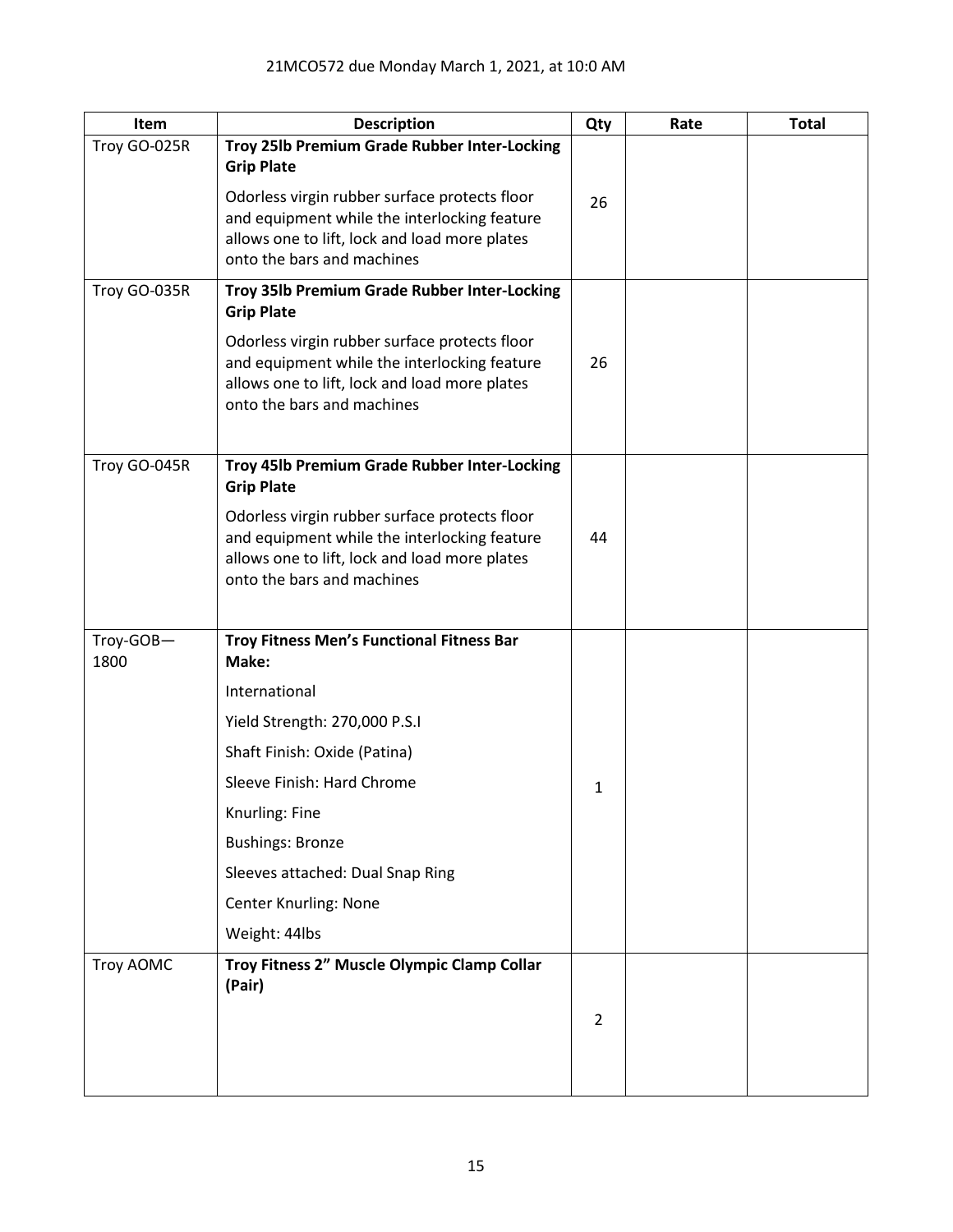| Item             | <b>Description</b>                                                                                                                                                                        | Qty          | Rate | <b>Total</b> |
|------------------|-------------------------------------------------------------------------------------------------------------------------------------------------------------------------------------------|--------------|------|--------------|
| Troy GVLAR-76P   | VTX Light Accessories Rack (Large) Package<br>Includes:                                                                                                                                   |              |      |              |
|                  | 1 Light Accessories Rack (Large) SKU: GVLAR-76                                                                                                                                            |              |      |              |
|                  | 3 Stability Balls (S, M, L) SKU: GSB                                                                                                                                                      |              |      |              |
|                  | 6 Medicine Balls (4, 6, 8, 10, 12, 15lbs) SKU:<br>GMB-G2                                                                                                                                  | $\mathbf{1}$ |      |              |
|                  | 3 Exercise Mats SKU: GVEM-L                                                                                                                                                               |              |      |              |
|                  | 2 Foam Rollers SKU: GVFR                                                                                                                                                                  |              |      |              |
|                  | 2 Ab Mats SKU: GVAM                                                                                                                                                                       |              |      |              |
|                  | 5 Covered Resistance Bands (UL, L, M, H, UH)<br><b>SKU: GVCT</b>                                                                                                                          |              |      |              |
| Troy TPLB-34S    | Troy Fitness 34" Straight Pro Style Lat Bar                                                                                                                                               |              |      |              |
|                  | 34" Deluxe Pro Style Bar with forged swivel has<br>specially-designed tapered handles for better<br>grip and feel                                                                         | $\mathbf{1}$ |      |              |
| <b>Troy TXB</b>  | <b>Troy Fitness Cable Attachment Multi-Exercise</b><br>Bar                                                                                                                                | $\mathbf{1}$ |      |              |
| <b>Troy GCCH</b> | <b>Troy Fitness Single Cable Grip</b>                                                                                                                                                     |              |      |              |
|                  | Constructed of rugged steel and polished<br>chrome finish, this economy version single cable<br>grip has specifically designed tapered handles<br>for better grip and feel                | 1            |      |              |
| <b>Troy GTVB</b> | Troy Fitness Triceps Press Down V Bar                                                                                                                                                     |              |      |              |
|                  | Bio Mechanically designed for maximum triceps<br>contraction                                                                                                                              | 1            |      |              |
|                  | The heavy wielded flange allows maximum load<br>capacity Polished round end plates ensure a<br>comfortable non-slip grip on built to last V Bar                                           |              |      |              |
| Troy GCB-28S     | Troy Fitness 28" Multi-Purpose Economy Curl<br><b>Bar with Swivel</b>                                                                                                                     | 1            |      |              |
|                  | Multi-Purpose bar is for triceps press downs,<br>curls, rows, arm pull-overs.                                                                                                             |              |      |              |
| Troy GSB-20SR    | Troy Fitness 20" Multi-Purpose Deluxe Straight<br><b>Bar with Rubber Grips</b>                                                                                                            |              |      |              |
|                  | 20" Deluxe Revolving Straight bar with forged<br>swivel and rubber grips is designed for triceps<br>press-down, straight bar curls, upright rows,<br>seated rows, arm pull-overs and more | $\mathbf{1}$ |      |              |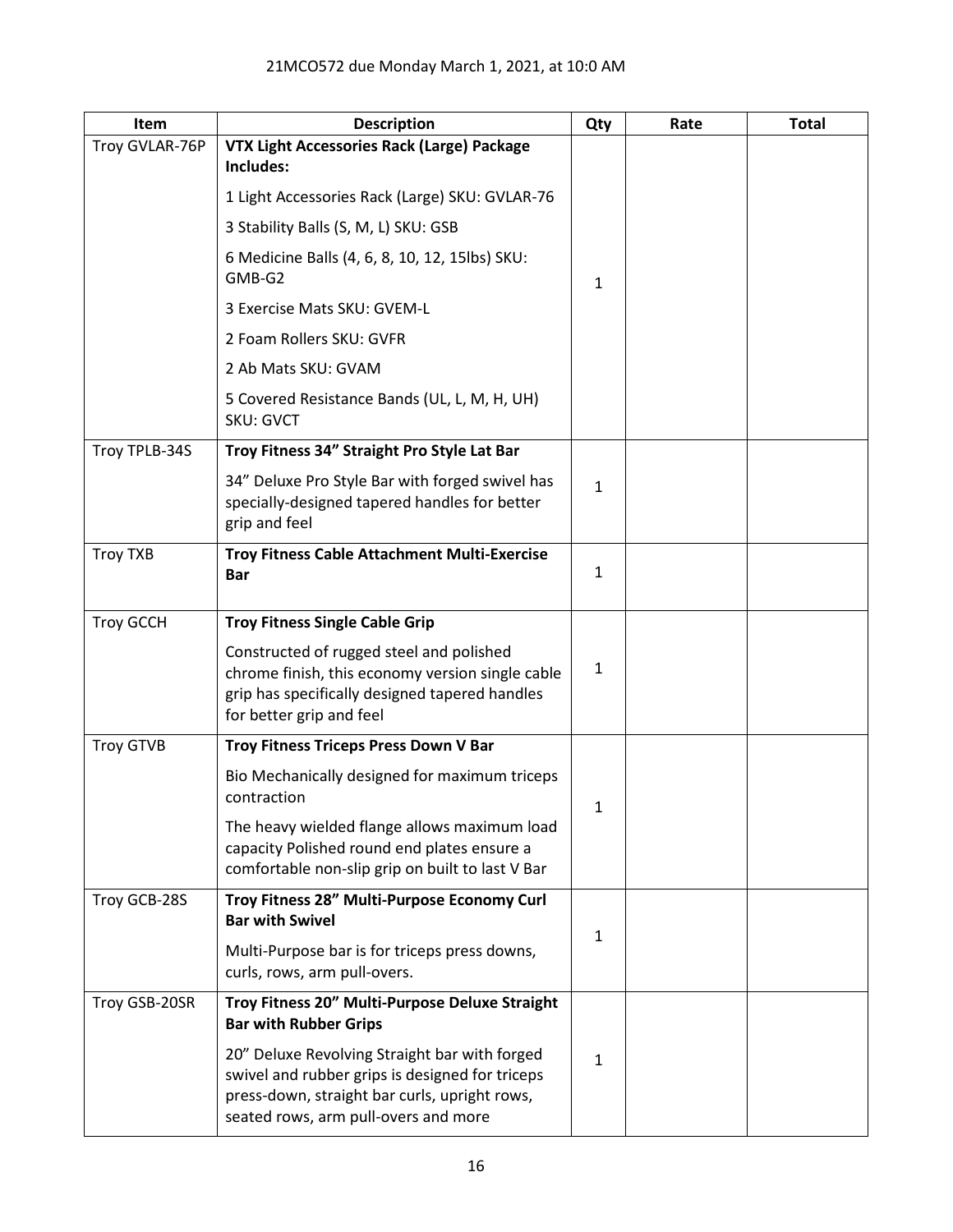| Item          | <b>Description</b>                                                                                | Qty            | Rate | <b>Total</b> |
|---------------|---------------------------------------------------------------------------------------------------|----------------|------|--------------|
| True TC650-19 | <b>True 650 Treadmill</b>                                                                         |                |      |              |
|               | 15 MPH Maximum Speed with 15% maximum<br>incline                                                  |                |      |              |
|               | HRC Cruise Control and Soft System deck                                                           |                |      |              |
|               | <b>Reversible Deck</b>                                                                            |                |      |              |
|               | Power source 120V/20A(NEMA 5-20R<br>Receptacle)                                                   |                |      |              |
|               | Cord Length 12'                                                                                   |                |      |              |
|               | Drive Motor 5 HP AC Self Cooling Max Drive                                                        |                |      |              |
|               | <b>Power Factor Correction Standard</b>                                                           |                |      |              |
|               | Incline Motor 1,200lbs of Thrust                                                                  |                |      |              |
|               | Speed Sensor Optical                                                                              |                |      |              |
|               | Belt Lubricant infused Multi-Ply with PVC<br>Coating                                              |                |      |              |
|               | Rollers 3"/8cm w/Shielded Bearings                                                                |                |      |              |
|               | Impact System True Soft System                                                                    | $\mathbf{1}$   |      |              |
|               | Frame Construction Robotically Welded Heavy-<br><b>Gauge Steel</b>                                |                |      |              |
|               | <b>Lubrication Silax</b>                                                                          |                |      |              |
|               | Quick Access control speed and incline on hand<br>grips with start and stop on quick access point |                |      |              |
|               | Handrail design-extended handrails with<br>moisture resistant grips                               |                |      |              |
|               | Contact heart rate monitoring                                                                     |                |      |              |
|               | Wireless heart rate monitoring polar                                                              |                |      |              |
|               | *Warranty                                                                                         |                |      |              |
|               | Frame Lifetime                                                                                    |                |      |              |
|               | Motor 5 Years                                                                                     |                |      |              |
|               | Parts 3 Years                                                                                     |                |      |              |
|               | Labor 3 Years                                                                                     |                |      |              |
| True CNLED-19 | <b>True Emerge Consoles</b>                                                                       |                |      |              |
|               |                                                                                                   | $\overline{2}$ |      |              |
|               |                                                                                                   |                |      |              |
|               |                                                                                                   |                |      |              |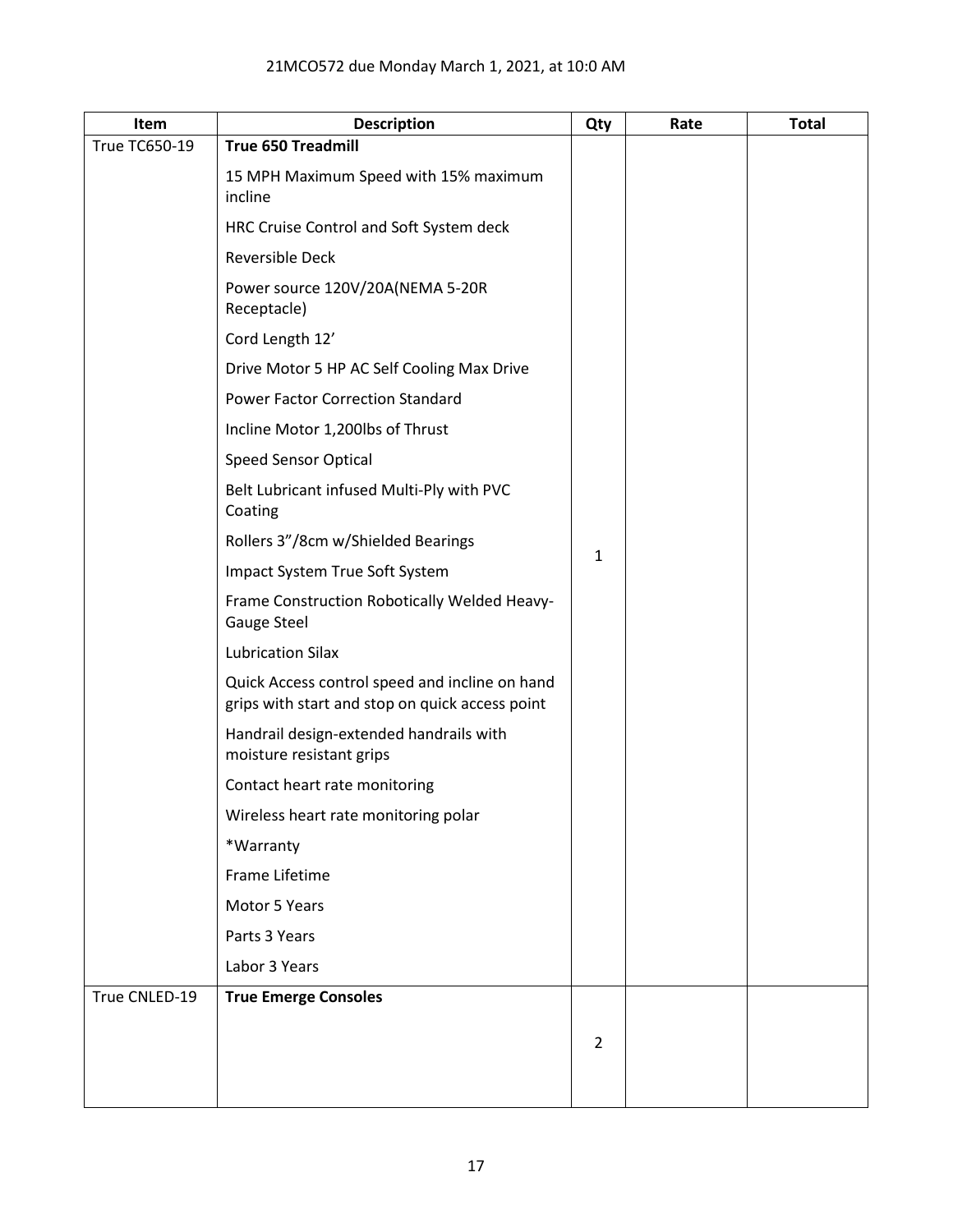| Item                 | <b>Description</b>                                                                                               | Qty          | Rate | <b>Total</b> |
|----------------------|------------------------------------------------------------------------------------------------------------------|--------------|------|--------------|
| <b>True RC900-19</b> | True 900 Recumbent (Bike Only)                                                                                   |              |      |              |
|                      | Self-generating capability                                                                                       |              |      |              |
|                      | Dual stage drive system                                                                                          |              |      |              |
|                      | 20-600 Watts workload range                                                                                      |              |      |              |
|                      | Dual sided pedals with ratcheting strap                                                                          |              |      |              |
|                      | <b>Quick Access controls</b>                                                                                     |              |      |              |
|                      | Dual stage drive with poly-V belts                                                                               |              |      |              |
|                      | Resistance Levels 30                                                                                             |              |      |              |
|                      | Frame construction robotically welded heavy-<br>gauge steel                                                      |              |      |              |
|                      | Pedals dual sided wand weighted with<br>integrated ratcheting strap                                              |              |      |              |
|                      | Seat ergonomic seat bottom with 25 settings<br>and custom molded, seat back with infinite<br>reclining positions |              |      |              |
|                      | Handlebar design multi position with moisture<br>resistant sleeves                                               |              |      |              |
|                      | Quick access control resistance level thumb<br>controls                                                          | $\mathbf{1}$ |      |              |
|                      | *Warranty                                                                                                        |              |      |              |
|                      | Frame Lifetime                                                                                                   |              |      |              |
|                      | Parts 3 Years                                                                                                    |              |      |              |
|                      | Labor 3 Years                                                                                                    |              |      |              |
|                      |                                                                                                                  |              |      |              |
|                      |                                                                                                                  |              |      |              |
|                      |                                                                                                                  |              |      |              |
|                      |                                                                                                                  |              |      |              |
|                      |                                                                                                                  |              |      |              |
|                      |                                                                                                                  |              |      |              |
|                      |                                                                                                                  |              |      |              |
|                      |                                                                                                                  |              |      |              |
|                      |                                                                                                                  |              |      |              |
|                      |                                                                                                                  |              |      |              |
|                      |                                                                                                                  |              |      |              |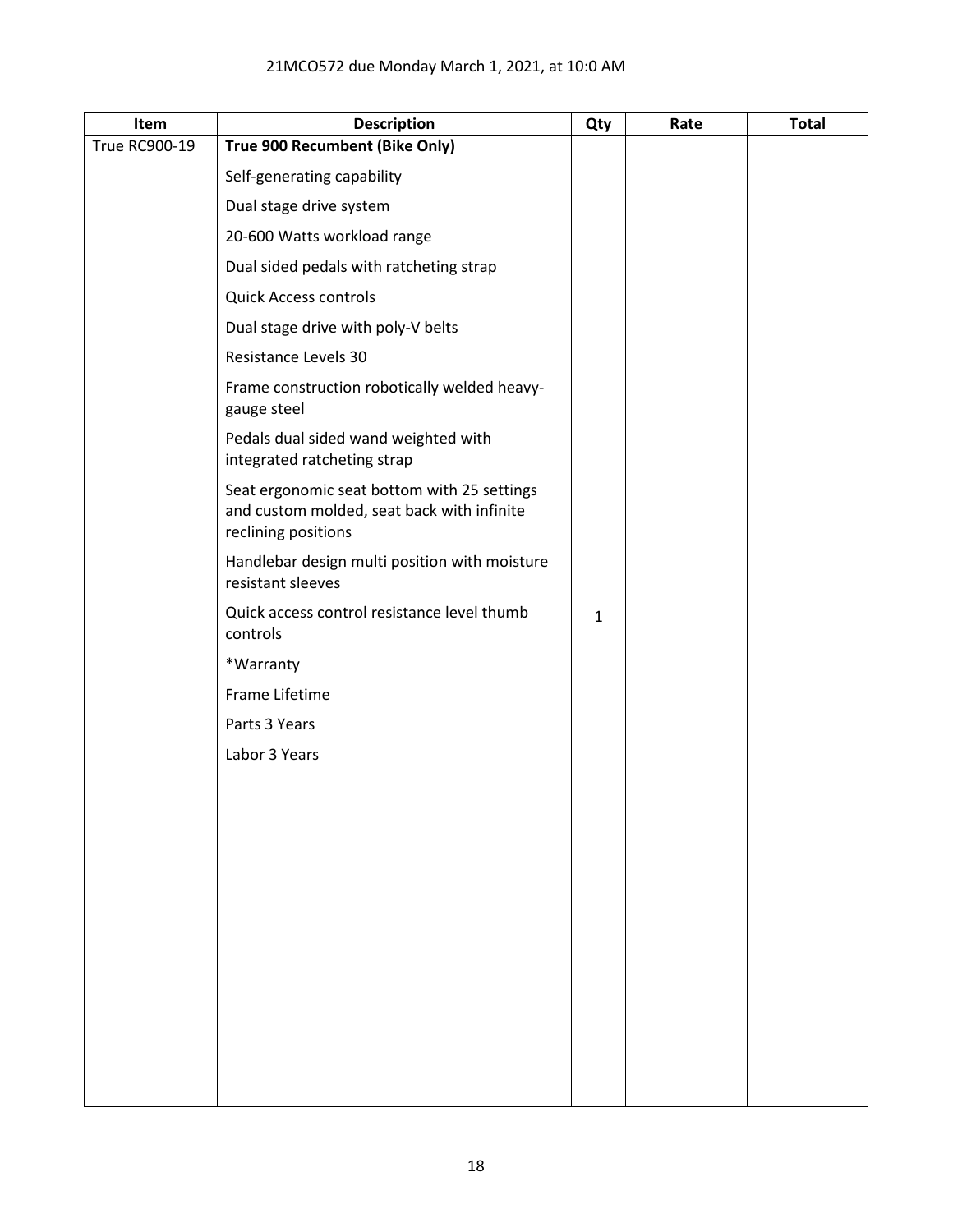| Item                    | <b>Description</b>                                                                                                                                                        | Qty            | Rate | <b>Total</b> |
|-------------------------|---------------------------------------------------------------------------------------------------------------------------------------------------------------------------|----------------|------|--------------|
| Octane XT-4700          | Octane 2019 XT-4700 W/Standard Console                                                                                                                                    |                |      |              |
|                         | Electronically adjustable stride 20"-28"                                                                                                                                  |                |      |              |
|                         | Smart stride technology                                                                                                                                                   |                |      |              |
|                         | Close pedal spacing                                                                                                                                                       |                |      |              |
|                         | Low step-up height                                                                                                                                                        |                |      |              |
|                         | Advanced training - 30:30 and MMA                                                                                                                                         |                |      |              |
|                         | X-Mode                                                                                                                                                                    | $\overline{2}$ |      |              |
|                         | <b>Glut Kicker</b>                                                                                                                                                        |                |      |              |
|                         | Arm Blaster                                                                                                                                                               |                |      |              |
|                         | *Warranty                                                                                                                                                                 |                |      |              |
|                         | Frame Lifetime                                                                                                                                                            |                |      |              |
|                         | Parts 3 Years                                                                                                                                                             |                |      |              |
|                         | Labor 1 Year                                                                                                                                                              |                |      |              |
| <b>Stairmaster HIIT</b> | <b>Stairmaster HIIT Rower</b>                                                                                                                                             |                |      |              |
| Rower                   | Isokinetic fan resistance offers unlimited<br>workout options, while fan dampening system<br>allows for increased or decreased workloads at<br>a given stroke rate        |                |      |              |
|                         | Console features traditional rowing metrics and<br>quick set programming for HIIT routines when<br>bundled with other Stairmaster HIIT products<br>featuring this console |                |      |              |
|                         | Water bottle and accessory holder located<br>under foot plates for safe storage                                                                                           |                |      |              |
|                         | Easy storage while not in use by disconnecting<br>at center point                                                                                                         | $\overline{2}$ |      |              |
|                         | User weight 500lbs as tested by CORE/350lbs as<br>tested per EN 20957-7                                                                                                   |                |      |              |
|                         | Power two C cell batteries or an optional<br>external power supply can be ordered                                                                                         |                |      |              |
|                         | User friendly Stairmaster HIIT Console                                                                                                                                    |                |      |              |
|                         | Drive Train Nickel plated steel chain                                                                                                                                     |                |      |              |
|                         | <b>Construction Aluminum and Steel</b>                                                                                                                                    |                |      |              |
|                         | *Warranty                                                                                                                                                                 |                |      |              |
|                         | 10-year structural frame/2 years parts/1-year<br>labor                                                                                                                    |                |      |              |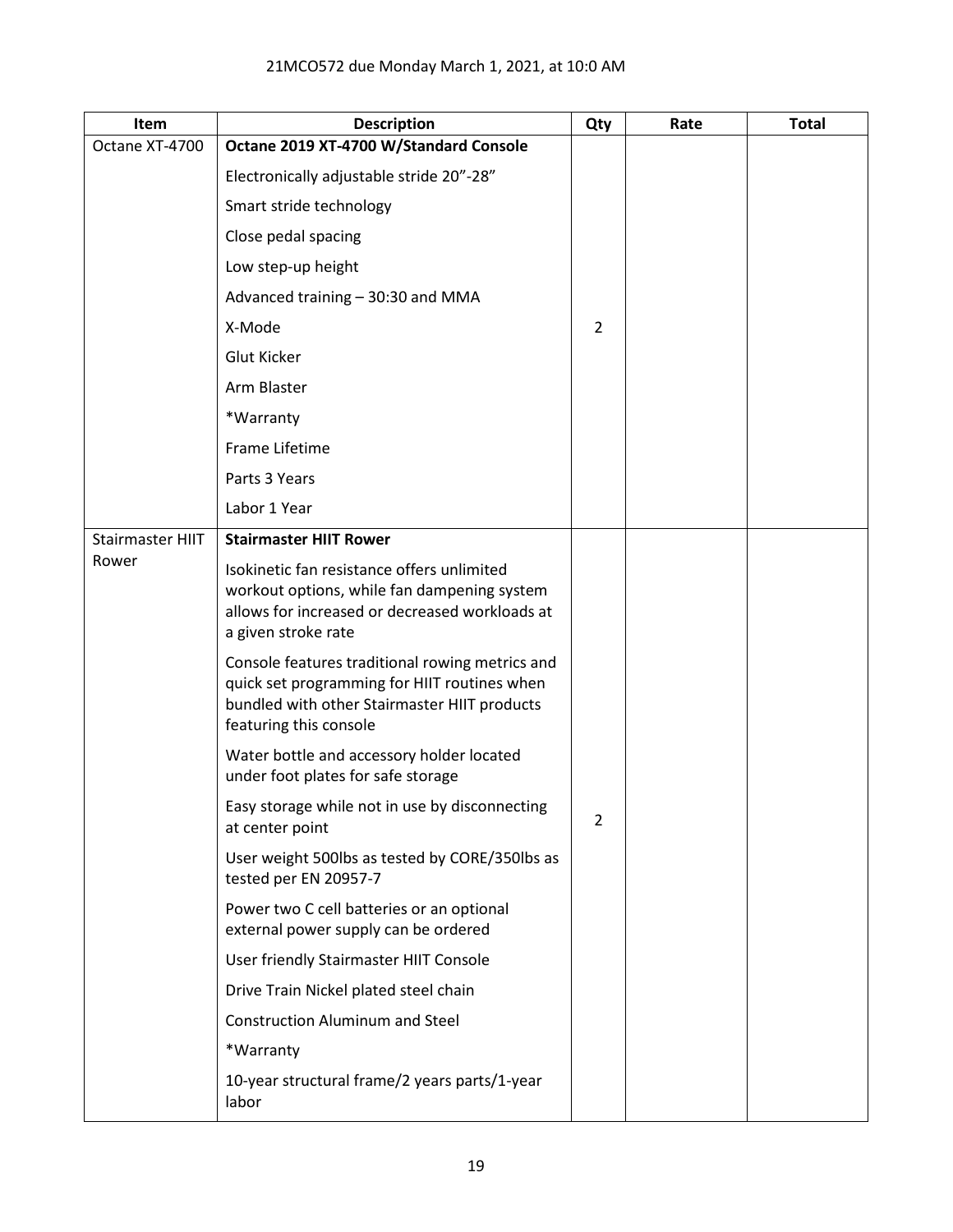| Item           | <b>Description</b>                                                                                                                                                                                                 | Qty | Rate | <b>Total</b> |
|----------------|--------------------------------------------------------------------------------------------------------------------------------------------------------------------------------------------------------------------|-----|------|--------------|
| Stairmaster 9- | <b>Stairmaster 8 Series Gauntlet W LCD</b>                                                                                                                                                                         |     |      |              |
| 527            | Includes the landmark challenge program as<br>well as standard console programs                                                                                                                                    |     |      |              |
|                | The landmark challenge program allows user to<br>climb well known landmarks form around the<br>world like the Eiffel Tower, Statue of Liberty and<br>the Taj Mahal. Standard console programs are<br>also included |     |      |              |
|                | Electronically controlled alternator, brake and<br>drive chain precisely control the stair speed,<br>allowing a wide range of users to exercise<br>smoothly within their comfort zones                             |     |      |              |
|                | Hot bar with stop button, heart rate, and level<br>control                                                                                                                                                         | 1   |      |              |
|                | Bluetooth connectivity for user workout data<br>tracking                                                                                                                                                           |     |      |              |
|                | USB charging port                                                                                                                                                                                                  |     |      |              |
|                | Multiple cup and accessory holders                                                                                                                                                                                 |     |      |              |
|                | Electrical requirements: 12V/5 Amp power<br>supply                                                                                                                                                                 |     |      |              |
|                | Powder coated steel frame                                                                                                                                                                                          |     |      |              |
|                | *Warranty                                                                                                                                                                                                          |     |      |              |
|                | Frame: 15 Year                                                                                                                                                                                                     |     |      |              |
|                | Parts: 3 years                                                                                                                                                                                                     |     |      |              |
|                | Labor and Wear items: 1 year                                                                                                                                                                                       |     |      |              |
| Install        | <b>Installation of Equipment</b>                                                                                                                                                                                   |     |      |              |
| Removal        | <b>Removal/Relocate Equipment</b><br>All going to 2445 E. Hwy 80 in Midland, TX                                                                                                                                    |     |      |              |
|                | 1 Pectoral Corner Unit                                                                                                                                                                                             |     |      |              |
|                | 1 Body Solid Leg Ext/Curl                                                                                                                                                                                          |     |      |              |
|                | 1 Rower                                                                                                                                                                                                            |     |      |              |
|                | 1 Precor Elliptical                                                                                                                                                                                                |     |      |              |
|                | 1 Precor Recumbent Bike                                                                                                                                                                                            |     |      |              |
|                | Total cost for equipment and installation as<br>well as removal and relocation of existing<br>equipment                                                                                                            |     |      | \$.          |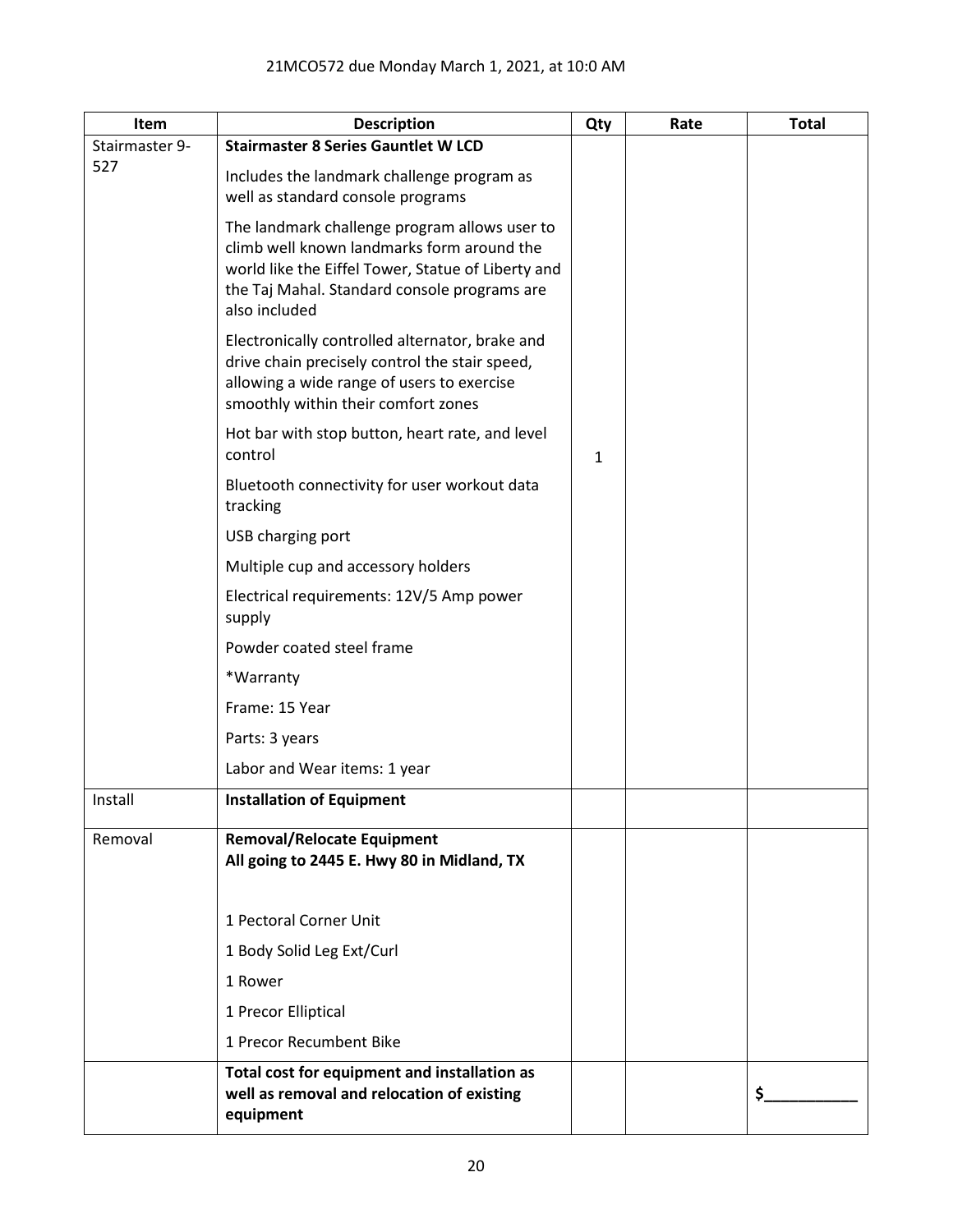| Item         | <b>Description</b>                                                                                                                                                                                                                                                                                    | Qty        | Rate           | <b>Total</b> |
|--------------|-------------------------------------------------------------------------------------------------------------------------------------------------------------------------------------------------------------------------------------------------------------------------------------------------------|------------|----------------|--------------|
| Preventative | <b>Yearly Preventative Maintenance</b>                                                                                                                                                                                                                                                                |            |                |              |
| Maintenance  | *Include 2 Precor Treadmills (about 10 years<br>old)                                                                                                                                                                                                                                                  |            |                |              |
|              | Preventative Maintenance is routine<br>maintenance to help:                                                                                                                                                                                                                                           |            |                |              |
|              | Improve performance                                                                                                                                                                                                                                                                                   |            |                |              |
|              | Reduce equipment downtime                                                                                                                                                                                                                                                                             |            |                |              |
|              | Fewer unplanned maintenance expenses                                                                                                                                                                                                                                                                  |            |                |              |
|              | Fewer major repairs                                                                                                                                                                                                                                                                                   |            |                |              |
|              | Lower operating cost                                                                                                                                                                                                                                                                                  |            |                |              |
|              | Improved equipment uptime                                                                                                                                                                                                                                                                             |            |                |              |
|              | Extended equipment life-expectancy                                                                                                                                                                                                                                                                    |            |                |              |
|              | Fewer injuries                                                                                                                                                                                                                                                                                        |            |                |              |
|              | 5 Year Contract- Semi Annual Preventative<br>Maintenance to Include the following:                                                                                                                                                                                                                    |            |                |              |
|              | All machines gone through 2 times per year for<br>5 years total, starting 4 months after original<br>equipment purchase. If parts need to be<br>replaced and are not under warranty, a quote<br>and purchase order from Midland County will<br>be required, before moving forward with the<br>repair. | 5<br>years | \$<br>per year | \$           |
|              | Wipe surface of all the machines                                                                                                                                                                                                                                                                      |            |                |              |
|              | Inspect walking belt for proper alignment                                                                                                                                                                                                                                                             |            |                |              |
|              | Make sure the line cord is not under elevation<br>carriage                                                                                                                                                                                                                                            |            |                |              |
|              | Ensure all control buttons are properly working                                                                                                                                                                                                                                                       |            |                |              |
|              | Clean & vacuum under hood of tread and belt                                                                                                                                                                                                                                                           |            |                |              |
|              | Check drive belt for proper alignment and wear                                                                                                                                                                                                                                                        |            |                |              |
|              | Vacuum under tread by elevating the tread to<br>highest elevation                                                                                                                                                                                                                                     |            |                |              |
|              | Check power cord for flat spots or breaks                                                                                                                                                                                                                                                             |            |                |              |
|              | Tighten all loose hardware including shroud<br>screws                                                                                                                                                                                                                                                 |            |                |              |
|              | Check all settings & re-calibrate tread to verify<br>proper function                                                                                                                                                                                                                                  |            |                |              |
|              | Lube guide rods to manufacture specifications                                                                                                                                                                                                                                                         |            |                |              |